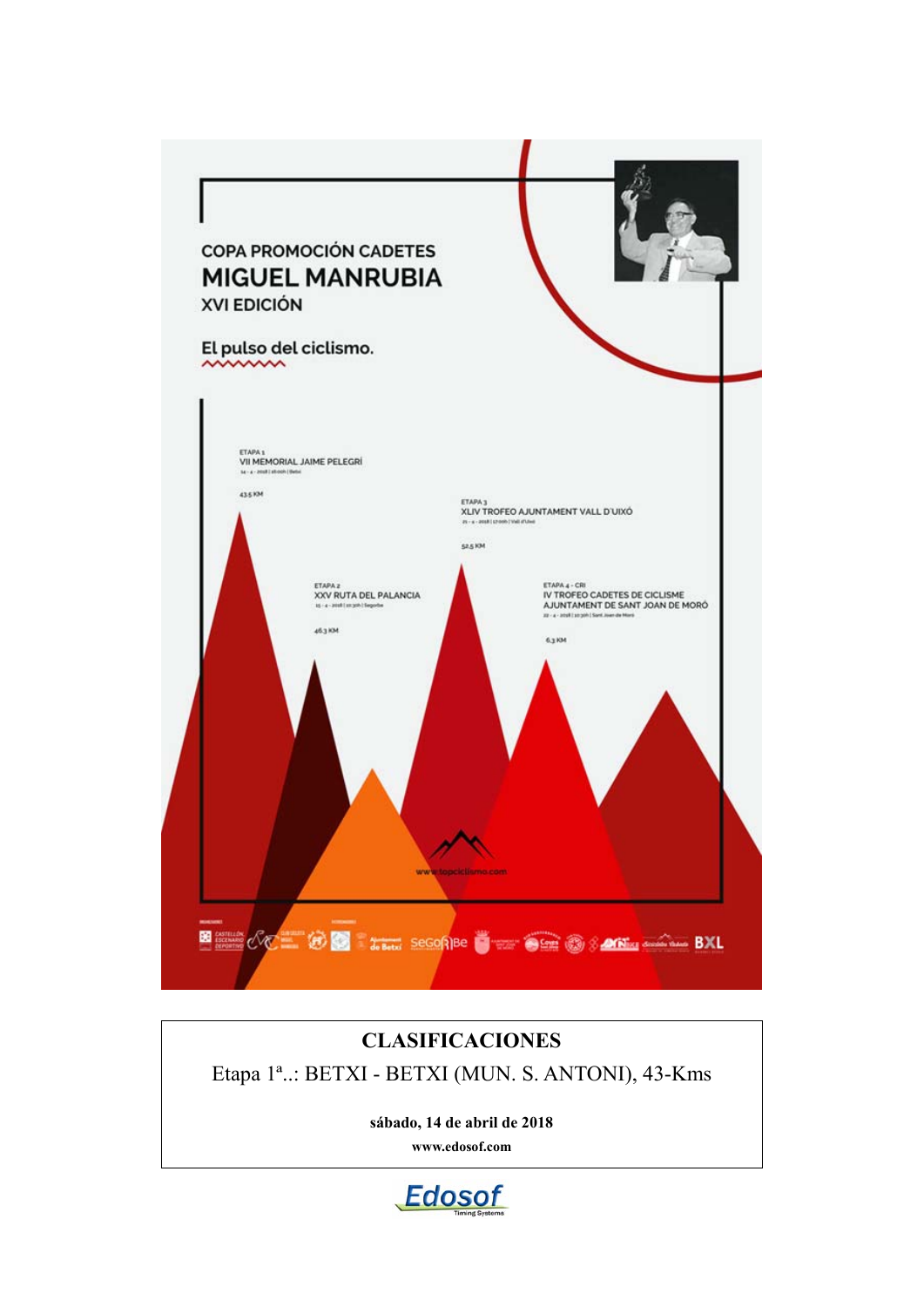



EL PULSO DEL CICLISMO WWW.TOPCICLISMO.COM

# **VII MEMORIAL JAIME PELEGRÍ**

**Organiza.: CLUB CICLISTA SEPELACO -RESUMEN CLASIFICACIONES 1ª-Etapa Fecha..: 14/04/18 BETXI - BETXI 43-Kms Media..: 41,860-K/h**

|                 |     | <b>CLASIFICACION</b>           |                             |          |                  |              |              | <b>GENERAL INDIVIDUAL</b>      |                             |              |                  |
|-----------------|-----|--------------------------------|-----------------------------|----------|------------------|--------------|--------------|--------------------------------|-----------------------------|--------------|------------------|
| 1 <sup>0</sup>  | 17  | AYUSO, Juan                    | GUL                         |          | 1:01:38          | $1^{\circ}$  | 17           | AYUSO, Juan                    | $\operatorname{GUL}$        |              | 01:01:38         |
| $2^{\circ}$     | 60  | GRAU, Javier                   | <b>GIM</b>                  | $\rm{a}$ | 46               | $2^{\circ}$  | 60           | GRAU, Javier                   | <b>GIM</b>                  | $\mathbf{a}$ | 46               |
| $3^{\circ}$     | 296 | GOMEZ, Juan Miguel             | VAL                         | $\rm{a}$ | 46               | $3^{\circ}$  |              | 296 GOMEZ, Juan Miguel         | VAL                         | $\mathbf{a}$ | 46               |
| $4^{\circ}$     | 13  | CONSTANTINO, Jordi             | GUL                         | $\rm{a}$ | 46               | $4^{\circ}$  | 13           | CONSTANTINO, Jordi             | GUL                         | a            | 46               |
| $5^{\circ}$     | 294 | <b>BARRIGUETE, Mateo</b>       | VAL                         | $\rm{a}$ | 46               | $5^{\circ}$  | 294          | <b>BARRIGUETE, Mateo</b>       | VAL                         | $\mathbf{a}$ | 46               |
| $6^{\circ}$     | 55  | CABEDO, Marc                   | <b>GIM</b>                  | $\rm{a}$ | 46               | $6^{\circ}$  | 55           | CABEDO, Marc                   | <b>GIM</b>                  | $\rm{a}$     | 46               |
| $7^{\circ}$     | 62  | MONTORO, Gerard                | GIM                         | $\rm{a}$ | 46               | $7^{\circ}$  | 62           | MONTORO, Gerard                | <b>GIM</b>                  | $\rm{a}$     | 46               |
| $8^{\circ}$     | 49  | <b>GRANENKAMP, Vicent</b>      | <b>POR</b>                  | $\rm{a}$ | 46               | $8^{\circ}$  | 49           | <b>GRANENKAMP, Vicent</b>      | <b>POR</b>                  | $\rm{a}$     | 46               |
| $9^{\circ}$     | 73  | MURLA, Andreu                  | AEL                         | $\rm{a}$ | 46               | $9^{\circ}$  |              | 73 MURLA, Andreu               | AEL                         | $\mathbf{a}$ | 46               |
| $10^{\circ}$    | 19  | REQUENA, Adrian                | GUL                         | a        | 46               | $10^{\circ}$ | 19           | REQUENA, Adrian                | GUL                         | $\mathbf{a}$ | 46               |
| $11^{\circ}$    | 31  | TORRELA, Alvaro                | ZAF                         | $\rm{a}$ | 46               | $11^{\circ}$ | 31           | <b>TORRELA, Alvaro</b>         | ZAF                         | $\rm{a}$     | 46               |
| $12^{\circ}$    | 34  | SALES, Marc                    | ZAF                         | $\rm{a}$ | 46               | $12^{\circ}$ | 34           | SALES, Marc                    | ZAF                         | $\mathbf{a}$ | 46               |
| 13 <sup>°</sup> | 41  | GARCIA, Oscar                  | ZAF                         | $\rm{a}$ | 46               | $13^{\circ}$ |              | 41 GARCIA, Oscar               | ZAF                         | $\mathbf{a}$ | 46               |
| $14^{\circ}$    | 299 | TERRASSA, Marc                 | PET                         | $\rm{a}$ | 46               | $14^{\circ}$ | 299          | TERRASSA, Marc                 | PET                         | $\mathbf{a}$ | 46               |
| $15^{\circ}$    | 1   | BENEIT, Pedro                  | GDL                         | $\rm{a}$ | 46               | $15^{\circ}$ | 1            | BENEIT, Pedro                  | GDL                         | $\mathbf{a}$ | 46               |
|                 |     | <b>EQUIPOS DE LA ETAPA</b>     |                             |          |                  |              |              | <b>GENERAL EQUIPOS</b>         |                             |              |                  |
| $1^{\circ}$     |     | <b>GINESTAR - ULB SPORTS</b>   | $\ensuremath{\mathsf{GUL}}$ |          | 03:06:26         | $1^{\circ}$  |              | <b>GINESTAR - ULB SPORTS</b>   | $\operatorname{GUL}$        |              | 03:06:26         |
| $2^{\circ}$     |     | <b>GIMENEZ GANGA - PRIMOTI</b> | <b>GIM</b>                  | a        | 46               | $2^{\circ}$  |              | <b>GIMÉNEZ GANGA - PRIMOTI</b> | <b>GIM</b>                  | a            | 46               |
| $3^{\circ}$     |     | VALDEMOROCYCLINGTEAM           | <b>VAL</b>                  | a        | 46               | $3^{\circ}$  |              | VALDEMOROCYCLINGTEAM           | <b>VAL</b>                  | $\mathbf{a}$ | 46               |
| $4^{\circ}$     |     | RESTAURANTE ZAFIRO TEAM        | ZAF                         | $\rm{a}$ | 46               | $4^{\circ}$  |              | RESTAURANTE ZAFIRO TEAM        | ZAF                         | $\mathbf{a}$ | 46               |
| $5^{\circ}$     |     | <b>GRUPO DEPORTIVO LLOPIS</b>  | GDL                         | a        | 01:43            | $5^{\circ}$  |              | GRUPO DEPORTIVO LLOPIS         | GDL                         | $\mathbf{a}$ | 01:43            |
|                 |     | <b>GENERAL REGULARIDAD</b>     |                             |          |                  |              |              | <b>GENERAL MONTAÑA</b>         |                             |              |                  |
| $1^{\circ}$     | 17  | AYUSO, Juan                    | GUL                         |          | 25-Ptos.         | $1^{\circ}$  |              | 17 AYUSO, Juan                 | $\ensuremath{\mathsf{GUL}}$ |              | 4-Ptos.          |
| $2^{\circ}$     | 60  | GRAU, Javier                   | GIM                         |          | 20-Ptos.         | $2^{\circ}$  | 298          | JIMENEZ, Daniel                | <b>VAL</b>                  |              | 3-Ptos.          |
| $3^{\circ}$     | 296 | GOMEZ, Juan Miguel             | <b>VAL</b>                  |          | 16-Ptos.         | $3^{\circ}$  | $\mathbf{1}$ | BENEIT, Pedro                  | GDL                         |              | 2-Ptos.          |
| $4^{\circ}$     | 13  | CONSTANTINO, Jordi             | GUL                         |          | 14-Ptos.         | $4^{\circ}$  | 284          | GILABERT, Arnau                | <b>VIL</b>                  |              | 2-Ptos.          |
| $5^{\circ}$     | 294 | <b>BARRIGUETE, Mateo</b>       | <b>VAL</b>                  |          | 12-Ptos.         | $5^{\circ}$  | 299          | TERRASSA, Marc                 | PET                         |              | 1-Ptos.          |
|                 |     | <b>GENERAL METAS VOLANTES</b>  |                             |          |                  |              |              | <b>GENERAL PRIMER AÑO</b>      |                             |              |                  |
| $1^{\circ}$     | 17  | AYUSO, Juan                    | GUL                         |          | $3-P$ tos.       | $1^{\circ}$  | 34           | SALES, Marc                    | ZAF                         |              | 01:02:24         |
| $2^{\circ}$     | 83  | CONESA, Joan                   | HIP                         |          | 3-Ptos.          | $2^{\circ}$  | 41           | GARCIA, Oscar                  | ZAF                         | $\mathbf{a}$ | $\boldsymbol{0}$ |
| $3^{\circ}$     | 284 | GILABERT, Arnau                | <b>VIL</b>                  |          | 2-Ptos.          | $3^{\circ}$  | 299          | TERRASSA, Marc                 | PET                         | $\mathbf{a}$ | $\boldsymbol{0}$ |
| $4^{\circ}$     | 2   | CAZORLA, Antonio Davi          | GDL                         |          | 2-Ptos.          | $4^{\circ}$  | 297          | MOLINA, Miguel A.              | <b>VAL</b>                  | $\mathbf{a}$ | $\boldsymbol{0}$ |
| $5^{\circ}$     | 73  | MURLA, Andreu                  | AEL                         |          | 1-Ptos.          | $5^\circ$    | 326          | CASADO, Axier                  | <b>TOT</b>                  | $\mathbf{a}$ | $\overline{0}$   |
|                 |     | <b>GENERAL PROVINCIALES</b>    |                             |          |                  |              |              |                                |                             |              |                  |
| $1^{\circ}$     | 55  | CABEDO, Marc                   | <b>GIM</b>                  |          | 01:02:24         |              |              |                                |                             |              |                  |
| $2^{\circ}$     | 73  | MURLA, Andreu                  | <b>AEL</b>                  | $\rm{a}$ | $\boldsymbol{0}$ |              |              |                                |                             |              |                  |
| $3^{\circ}$     | 83  | CONESA, Joan                   | HIP                         | a        | $\boldsymbol{0}$ |              |              |                                |                             |              |                  |
| $4^{\circ}$     | 80  | BASSI, Marc                    | HIP                         | $\rm{a}$ | 57               |              |              |                                |                             |              |                  |
| $5^{\circ}$     | 85  | GARCIA, David                  | HIP                         | a        | 03:03            |              |              |                                |                             |              |                  |
|                 |     |                                |                             |          |                  |              |              |                                |                             |              |                  |



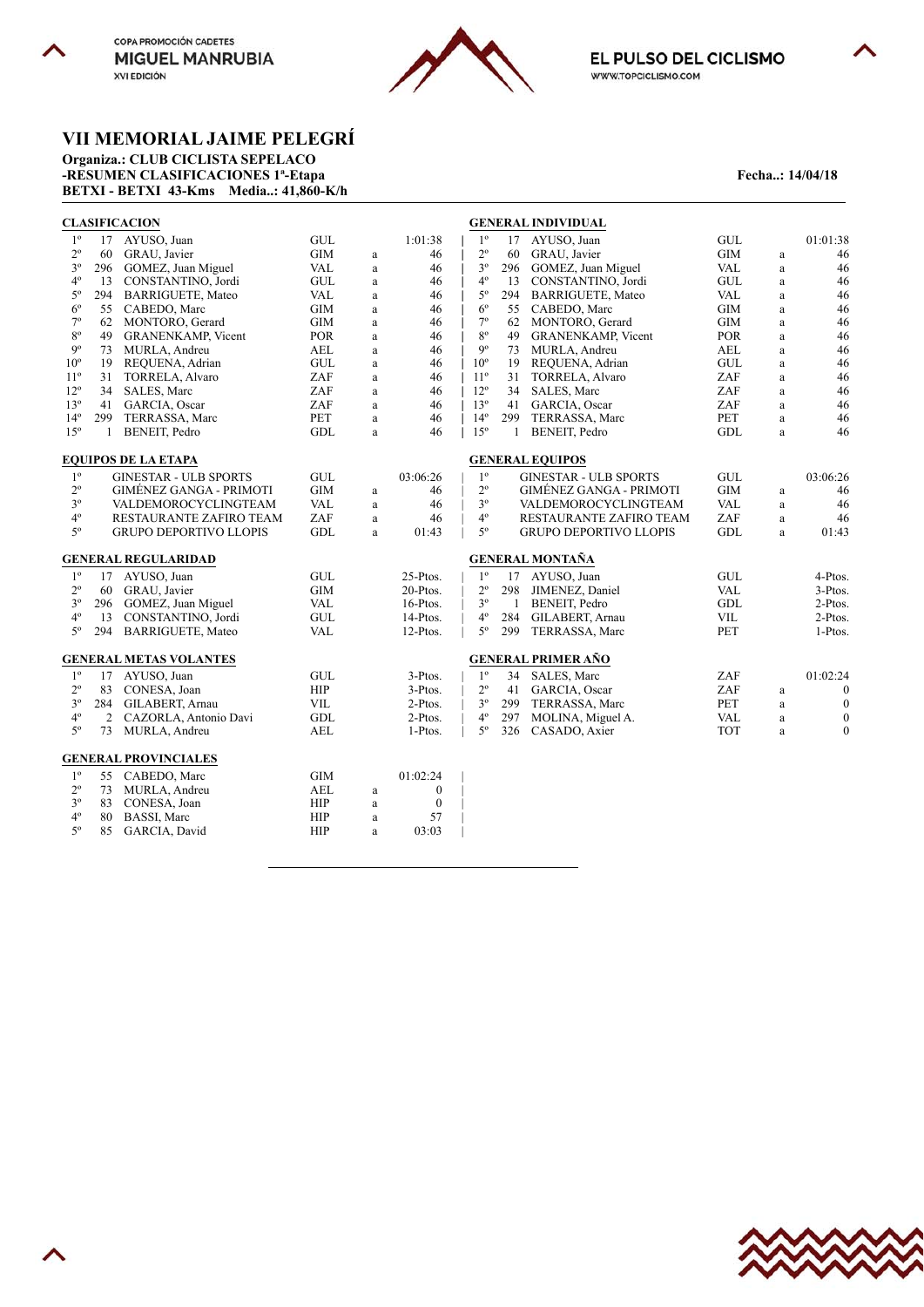



 $\overline{\phantom{a}}$ 

# **VII MEMORIAL JAIME PELEGRÍ XVI COPA PROMOCION CADETES MIGUEL MANRUBIA**

**Organiza.: CLUB CICLISTA SEPELACO**

**BETXI - BETXI, 43-Kms** Media..: 41,860-K/h Pag.Eta..: 1

**CLASIFICACION 1ª Etapa** Fecha..: 14/04/18

|   | Pto.         | Dor.   | Pais       | Nombre                | Cat   | Equipo                         |              | hh:mm:ss |
|---|--------------|--------|------------|-----------------------|-------|--------------------------------|--------------|----------|
|   | $1^{\circ}$  | 17     | ESP        | AYUSO, Juan           | $C-2$ | <b>GINESTAR - ULB SPORTS</b>   |              | 01:01:38 |
|   | $2^{\circ}$  | 60     | ESP        | GRAU, Javier          | $C-2$ | GIMÉNEZ GANGA - PRIMOTI        | $\rm{a}$     | 46       |
|   | $3^{\circ}$  | 296    | <b>ESP</b> | GOMEZ, Juan Miguel    | $C-2$ | VALDEMOROCYCLINGTEAM           | a            | 46       |
|   | $4^{\circ}$  | 13     | <b>ESP</b> | CONSTANTINO, Jordi    | $C-2$ | <b>GINESTAR - ULB SPORTS</b>   | a            | 46       |
|   | $5^{\circ}$  | 294    | <b>ESP</b> | BARRIGUETE, Mateo     | $C-2$ | VALDEMOROCYCLINGTEAM           | a            | 46       |
| p | $6^{\circ}$  | 55     | ESP        | CABEDO, Marc          | $C-2$ | GIMÉNEZ GANGA - PRIMOTI        | a            | 46       |
|   | $7^{\circ}$  | 62     | ESP        | MONTORO, Gerard       | $C-2$ | GIMÉNEZ GANGA - PRIMOTI        | a            | 46       |
|   | $8^{\circ}$  | 49     | <b>NED</b> | GRANENKAMP, Vicent    | $C-2$ | PORT HOTELS - GRUPO SIME       | a            | 46       |
| p | $9^{\circ}$  | 73     | <b>ESP</b> | MURLA, Andreu         | $C-2$ | AEL - RESPETAD 1,5 METROS      | a            | 46       |
|   | $10^{\circ}$ | 19     | <b>ESP</b> | REQUENA, Adrian       | $C-2$ | <b>GINESTAR - ULB SPORTS</b>   | a            | 46       |
|   | $11^{\circ}$ | 31     | ESP        | TORRELA, Alvaro       | $C-2$ | RESTAURANTE ZAFIRO TEAM        | a            | 46       |
|   | $12^{\circ}$ | 34     | ESP        | SALES, Marc           | $C-1$ | RESTAURANTE ZAFIRO TEAM        | a            | 46       |
|   | $13^{\circ}$ | 41     | <b>ESP</b> | GARCIA, Oscar         | $C-1$ | RESTAURANTE ZAFIRO TEAM        | a            | 46       |
|   | $14^{\circ}$ | 299    | ESP        | TERRASSA, Marc        | $C-1$ | <b>CC PETRA</b>                | a            | 46       |
|   | $15^{\circ}$ | -1     | <b>ESP</b> | BENEIT, Pedro         | $C-2$ | GRUPO DEPORTIVO LLOPIS         | a            | 46       |
|   | $16^{\circ}$ | 30     | ESP        | MORALES, Adria        | $C-2$ | RESTAURANTE ZAFIRO TEAM        | a            | 46       |
|   | $17^{\circ}$ | 32     | ESP        | PALOMEQUE, Ivan       | $C-2$ | RESTAURANTE ZAFIRO TEAM        | a            | 46       |
|   | $18^{\circ}$ | 284    | <b>ESP</b> | GILABERT, Arnau       | $C-2$ | UC VILANOVA - AUTOCARS SAGA    | a            | 46       |
|   | $19^{\circ}$ | 297    | <b>ESP</b> | MOLINA, Miguel A.     | $C-1$ | VALDEMOROCYCLINGTEAM           | a            | 46       |
|   | $20^{\circ}$ | 298    | <b>ESP</b> | JIMENEZ, Daniel       | $C-2$ | VALDEMOROCYCLINGTEAM           | a            | 46       |
|   | $21^{\circ}$ | 326    | ESP        | CASADO, Axier         | $C-1$ | TOT-NET TERRASSA CICLISME      | a            | 46       |
|   | $22^{\circ}$ | 339    | <b>ESP</b> | RIZZONE, Alejandro    | $C-1$ | <b>QUADIS TREK</b>             | a            | 46       |
|   | $23^{\circ}$ | 107    | ESP        | MARIN, Juan           | $C-2$ | VALVERDE TEAM                  | $\rm{a}$     | 46       |
|   | $24^{\circ}$ | 59     | ESP        | GRANERO, Mario        | $C-2$ | GIMÉNEZ GANGA - PRIMOTI        | $\mathbf{a}$ | 46       |
|   | $25^{\circ}$ | 283    | <b>ESP</b> | FERRER, Adrian        | $C-2$ | UC VILANOVA - AUTOCARS SAGA    | a            | 46       |
|   | $26^{\circ}$ | 350    | ESP        | DURAN, Jaume          | $C-1$ | CLUB CICLISTA VICENÇ REYNES    | a            | 46       |
|   | $27^{\circ}$ | 10     | ESP        | VILLAVERDE, Joel      | $C-2$ | GRUPO DEPORTIVO LLOPIS         | a            | 46       |
|   | $28^{\rm o}$ | 293    | ESP        | LUNA, Alejandro       | $C-2$ | VALDEMOROCYCLINGTEAM           | a            | 46       |
|   | $29^{\circ}$ | 113    | ESP        | GEERLINGS, Sergio     | $C-2$ | <b>VALVERDE TEAM</b>           | a            | 46       |
|   | $30^{\circ}$ | 76     | <b>ESP</b> | MOYA, Albert          | $C-2$ | AEL - RESPETAD 1,5 METROS      | a            | 46       |
| p | $31^{\circ}$ | 83     | ESP        | CONESA, Joan          | $C-2$ | HIPER EUROPA INFINITON - CERV  | a            | 46       |
|   | $32^{\circ}$ | 336    | ESP        | GORDILLO, Abel        | $C-2$ | <b>QUADIS TREK</b>             | a            | 46       |
|   | $33^{\circ}$ | 2      | <b>ESP</b> | CAZORLA, Antonio Davi | $C-2$ | <b>GRUPO DEPORTIVO LLOPIS</b>  | a            | 01:43    |
|   | $34^\circ$   | 15     | ESP        | SOLERA, Miguel        | $C-1$ | <b>GINESTAR - ULB SPORTS</b>   | $\mathbf{a}$ | 01:43    |
|   | $35^{\circ}$ | 335    | <b>ESP</b> | MARIN, Joan           | $C-2$ | <b>QUADIS TREK</b>             | a            | 01:43    |
|   | $36^{\circ}$ | 18     | ESP        | CASTELLA, Mikel       | $C-2$ | <b>GINESTAR - ULB SPORTS</b>   | a            | 01:43    |
|   | $37^{\circ}$ | 281    | ESP        | PAZOS, Joan           | $C-2$ | UC VILANOVA - AUTOCARS SAGA    | a            | 01:43    |
|   | $38^{\rm o}$ | 291    | ESP        | FERRANDO, Daniel      | $C-2$ | VALDEMOROCYCLINGTEAM           | a            | 01:43    |
|   | 39°          | 323    | <b>ESP</b> | ROTA, Oscar           | $C-2$ | TOT-NET TERRASSA CICLISME      | a            | 01:43    |
|   | $40^{\circ}$ | 95     | ESP        | BLASCO, David         | $C-1$ | <b>ESET-VALENCIA ESPORTS</b>   | a            | 01:43    |
|   | $41^{\circ}$ | 118    | ESP        | LOZANO, Juan          | $C-1$ | <b>VALVERDE TEAM</b>           | a            | 01:43    |
|   | $42^{\circ}$ | 338    | <b>ESP</b> | DARDER, Sergi         | $C-1$ | <b>QUADIS TREK</b>             | a            | 01:43    |
|   | $43^{\circ}$ | $27\,$ | <b>ESP</b> | CAMARENA, Joel        | $C-2$ | <b>GINESTAR - ULB SPORTS</b>   | a            | 01:43    |
|   | $44^\circ$   | 78     | IRL        | MURPHY, Joshua        | $C-1$ | AEL - RESPETAD 1,5 METROS      | a            | 01:43    |
|   | $45^{\circ}$ | 45     | ESP        | GUARDEÑO, Jaume       | $C-1$ | PORT HOTELS - GRUPO SIME       | a            | 01:43    |
|   | $46^{\circ}$ | 321    | <b>ESP</b> | CALERO, Samuel        | $C-2$ | TOT-NET TERRASSA CICLISME      | $\rm{a}$     | 01:43    |
|   | $47^\circ$   | 116    | ESP        | SANCHEZ, Jose         | $C-1$ | VALVERDE TEAM                  | a            | 01:43    |
|   | $48^{\circ}$ | 101    | <b>ESP</b> | SANZ, Jose            | $C-1$ | ESET-VALENCIA ESPORTS          | $\rm{a}$     | 01:43    |
|   | $49^\circ$   | 54     | <b>ESP</b> | BONILLO, Iker         | $C-1$ | GIMÉNEZ GANGA - PRIMOTI        | a            | 01:43    |
| p | $50^{\circ}$ | 80     | ESP        | BASSI, Marc           | $C-1$ | HIPER EUROPA INFINITON - CERV  | $\rm{a}$     | 01:43    |
|   | $51^{\circ}$ | 320    | <b>ESP</b> | SALAS, Eloi           | $C-2$ | TOT-NET TERRASSA CICLISME      | a            | 01:43    |
|   | $52^{\circ}$ | 40     | ESP        | SOLBESRUIZ, Xavier    | $C-1$ | RESTAURANTE ZAFIRO TEAM        | $\rm{a}$     | 02:16    |
|   | $53^{\circ}$ | 61     | ESP        | GUZMAN, Miguel        | $C-1$ | <b>GIMÉNEZ GANGA - PRIMOTI</b> | $\rm{a}$     | 02:17    |
|   | $54^{\circ}$ | 23     | <b>ESP</b> | DEL, Mateo            | $C-2$ | <b>GINESTAR - ULB SPORTS</b>   | $\rm{a}$     | 03:49    |
|   | $55^{\circ}$ | 14     | <b>ESP</b> | GREGORIO, Ivan        | $C-1$ | <b>GINESTAR - ULB SPORTS</b>   | $\rm{a}$     | 03:49    |

———————————————————————————————————————————————

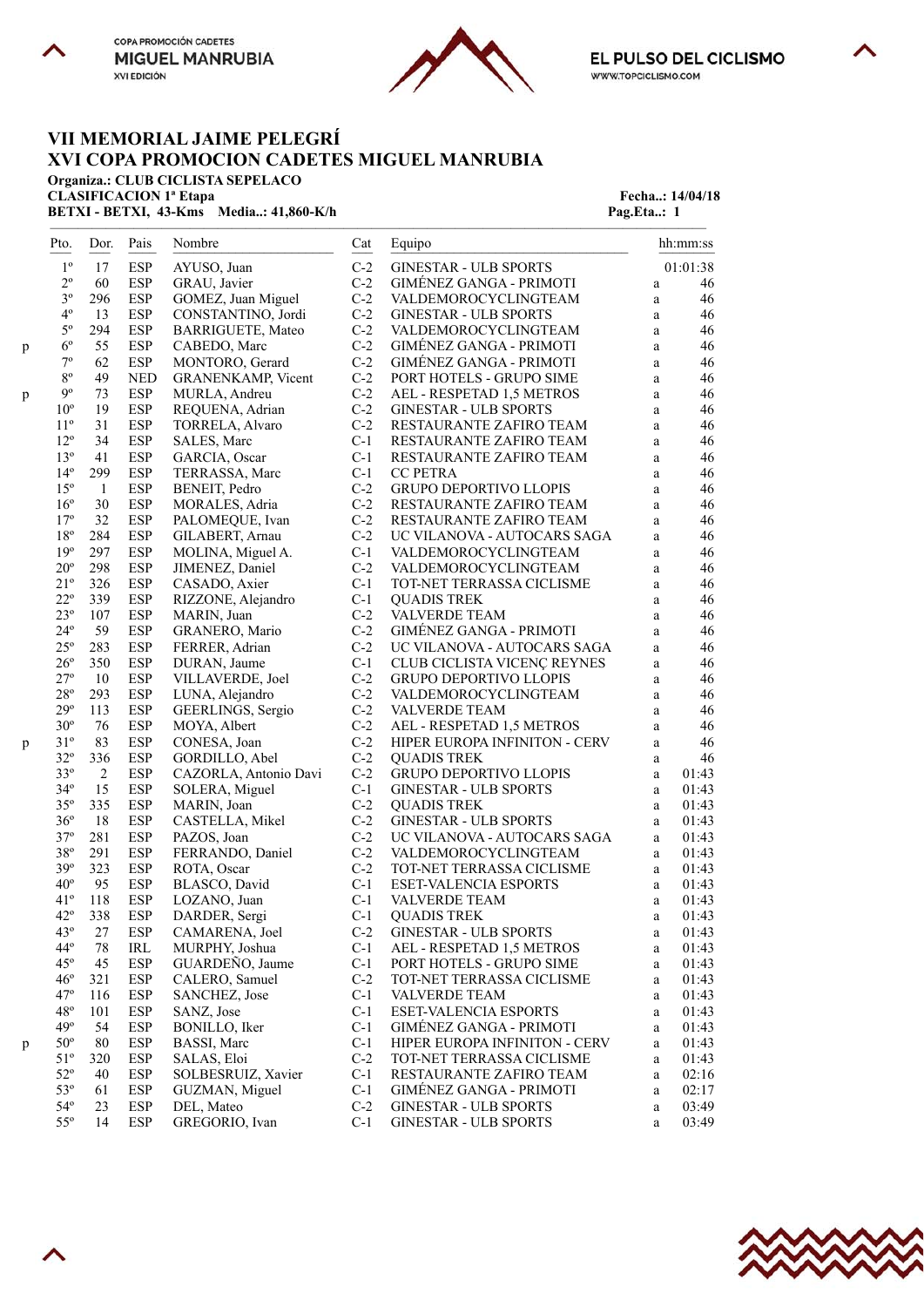



╲

# Fecha..: 14/04/18 Pag.Eta..: 2

| Pto.               | Dor.   | Pais       | Nombre                | Cat   | Equipo                          |              | hh:mm:ss |
|--------------------|--------|------------|-----------------------|-------|---------------------------------|--------------|----------|
| $56^{\circ}$       | 109    | <b>ESP</b> | MADRID, Pedro Javier  | $C-2$ | <b>VALVERDE TEAM</b>            | a            | 03:49    |
| $57^{\circ}$       | 21     | <b>ESP</b> | <b>IBORRA</b> , Pere  | $C-2$ | <b>GINESTAR - ULB SPORTS</b>    | a            | 03:49    |
| $58^{\circ}$       | 79     | ESP        | MASCARO, Angel        | $C-1$ | AEL - RESPETAD 1,5 METROS       | a            | 03:49    |
| 59°                | 308    | <b>ESP</b> | MENA, Diego           | $C-1$ | <b>U.C FUENLABRADA</b>          | a            | 03:49    |
| $60^{\circ}$       | 22     | <b>ESP</b> | CASTELLO, Marc        | $C-2$ | <b>GINESTAR - ULB SPORTS</b>    | a            | 03:49    |
| $61^{\circ}$       | 282    | <b>ESP</b> | BENEITO, Josep        | $C-2$ | UC VILANOVA - AUTOCARS SAGA     | a            | 03:49    |
| $62^{\circ}$       | 120    | ESP        | CABALLERO, Raul       | $C-1$ | <b>VALVERDE TEAM</b>            | a            | 03:49    |
| $63^\circ$         | $\tau$ | <b>ESP</b> | OLIVARES, Abel        | $C-1$ | GRUPO DEPORTIVO LLOPIS          | a            | 03:49    |
| $64^{\circ}$       | 275    | <b>ESP</b> | GINE, Marc            | $C-1$ | UC VILANOVA - AUTOCARS SAGA     | a            | 03:49    |
| $65^{\circ}$       | 16     | ESP        | BOU, Alex             | $C-2$ | <b>GINESTAR - ULB SPORTS</b>    | a            | 03:49    |
| $66^{\circ}$       | 348    | <b>ESP</b> | LLULL, Sergio         | $C-1$ | CLUB CICLISTA VICENÇ REYNES     | a            | 03:49    |
| $67^\circ$         | 50     | <b>ESP</b> | PEREZ, Diego          | $C-2$ | PORT HOTELS - GRUPO SIME        | a            | 03:49    |
| $68^{\circ}$       | 46     | <b>ESP</b> | SERRANO, Javier       | $C-2$ | PORT HOTELS - GRUPO SIME        | a            | 03:49    |
| $69^\circ$         | 43     | <b>ESP</b> | GALVAÑ, Pablo         | $C-2$ | PORT HOTELS - GRUPO SIME        | a            | 03:49    |
| $70^{\circ}$       | 97     | <b>ESP</b> | MAÑO, Daniel          | $C-2$ | ESET-VALENCIA ESPORTS           | a            | 03:49    |
| $71^{\circ}$       | 305    | ESP        | LORENTE, Sergio       | $C-2$ | <b>CC PETRA</b>                 | a            | 03:49    |
| $72^{\circ}$       | 57     | ESP        | CUARTERO, Daniel      | $C-2$ | GIMÉNEZ GANGA - PRIMOTI         | a            | 03:49    |
| $73^{\circ}$       | 117    | <b>ESP</b> | MARTINEZ, Daniel      | $C-1$ | VALVERDE TEAM                   | a            | 03:49    |
| $74^{\circ}$       | 36     | <b>ESP</b> | LOPEZ, David          | $C-1$ | RESTAURANTE ZAFIRO TEAM         | a            | 03:49    |
| $75^{\circ}$       | 303    | ESP        | CALVO, Miquel         | $C-1$ | <b>CC PETRA</b>                 | a            | 03:49    |
| $76^{\circ}$       | 12     | <b>ESP</b> | MARTIN, Ivan          | $C-2$ | <b>GINESTAR - ULB SPORTS</b>    | a            | 03:49    |
| $77^{\rm o}$       | 333    | <b>ESP</b> | DOLS, Javier          | $C-1$ | BICICLETES CALDENTEY-RCO        | a            | 03:49    |
| $78^{\circ}$       | 29     | <b>ESP</b> | ORTEGA, Gorka         | $C-2$ | RESTAURANTE ZAFIRO TEAM         | a            | 03:49    |
| 79°                | 63     | <b>ESP</b> | NAVALON, Carlos       | $C-1$ | GIMÉNEZ GANGA - PRIMOTI         | a            | 03:49    |
| $80^{\circ}$       | 71     | <b>ESP</b> | GUIRADO, Jesus Maria  | $C-2$ | AEL - RESPETAD 1,5 METROS       | a            | 03:49    |
| 81°                | 121    | <b>ESP</b> | RODRIGUEZ, Jorge      | $C-1$ | <b>VALVERDE TEAM</b>            | a            | 03:49    |
| $82^{\circ}$       | 119    | ESP        | LOZANO, Adrian        | $C-1$ | VALVERDE TEAM                   | a            | 03:49    |
| 83°                | 349    | <b>ESP</b> | RIERA, Miquel         | $C-1$ | CLUB CICLISTA VICENÇ REYNES     | a            | 03:49    |
| $84^{\circ}$<br>p  | 85     | <b>ESP</b> | GARCIA, David         | $C-2$ | HIPER EUROPA INFINITON - CERV   | a            | 03:49    |
| $85^{\circ}$       | 277    | ESP        | CHAVES, Hugo          | $C-2$ | UC VILANOVA - AUTOCARS SAGA     | a            | 04:06    |
| $86^{\circ}$       | 35     | <b>ESP</b> | MARTINEZ, Vicente     | $C-1$ | RESTAURANTE ZAFIRO TEAM         | $\mathbf{a}$ | 04:12    |
| 87°                | 67     | <b>ESP</b> | MILLAN, Jose J.       | $C-1$ | GIMÉNEZ GANGA - PRIMOTI         | a            | 04:25    |
| $88^{\circ}$       | 334    | ESP        | SEPULVEDA, Miguel     | $C-2$ | <b>QUADIS TREK</b>              | a            | 04:25    |
| 89°                | 28     | <b>ESP</b> | JORDA, Carlos         | $C-2$ | <b>GINESTAR - ULB SPORTS</b>    | a            | 04:25    |
| $90^{\circ}$<br>p  | 81     | <b>ESP</b> | BESSER, Hugo          | $C-1$ | HIPER EUROPA INFINITON - CERV   | a            | 04:25    |
| 91°                | 66     | <b>ESP</b> | TOMAS, Ferran         | $C-1$ | <b>GIMÉNEZ GANGA - PRIMOTI</b>  | a            | 04:25    |
| $92^{\circ}$       | 52     | ESP        | BURGOS, Fran          | $C-1$ | PORT HOTELS - GRUPO SIME        | a            | 04:25    |
| $93^\circ$<br>p    | 82     | <b>ESP</b> | BLANCO, Christian     | $C-1$ | HIPER EUROPA INFINITON - CERV   | a            | 04:25    |
| $94^\circ$         | 74     | ESP        | PALAO, Marc           | $C-1$ | AEL - RESPETAD 1,5 METROS       | a            | 04:25    |
| $95^\circ$         | 287    | <b>ESP</b> | GEIS, Guillermo       | $C-1$ | VALDEMOROCYCLINGTEAM            | a            | 04:40    |
| $96^{\circ}$       | 322    | <b>ESP</b> | GOMEZ, Guillem        | $C-2$ | TOT-NET TERRASSA CICLISME       | $\mathbf{a}$ | 04:40    |
| $97^\circ$         | 44     | <b>ESP</b> | BLANQUER, Jorge       | $C-1$ | PORT HOTELS - GRUPO SIME        | a            | 05:17    |
| 98°                | 39     | <b>ESP</b> | RUIZ, Ivan            | $C-1$ | RESTAURANTE ZAFIRO TEAM         | a            | 06:50    |
| $99^\circ$         | 114    | ESP        | SANCHEZ, Jose         | $C-2$ | VALVERDE TEAM                   | a            | 07:02    |
| $100^{\circ}$      | 11     | ESP        | SANCHEZ, Daniel       | $C-1$ | <b>GINESTAR - ULB SPORTS</b>    | a            | 07:02    |
| $101^{\circ}$      | 330    | ESP        | POU, Joan Antoni      | $C-2$ | <b>BICICLETES CALDENTEY-RCO</b> | a            | 07:02    |
| $102^{\circ}$      | 33     | <b>ESP</b> | BALLESTER, Vicente J. | $C-1$ | RESTAURANTE ZAFIRO TEAM         | a            | 07:02    |
| $103^\circ$        | 307    | <b>ESP</b> | HERNANDEZ, Mario      | $C-2$ | <b>U.C FUENLABRADA</b>          | a            | 07:02    |
| $104^{\circ}$      | 38     | ESP        | ALBUIXECH, Angel      | $C-1$ | RESTAURANTE ZAFIRO TEAM         | a            | 07:02    |
| $105^\circ$        | 331    | <b>ESP</b> | MARTINEZ, Javier      | $C-1$ | BICICLETES CALDENTEY-RCO        | a            | 07:02    |
| $106^{\circ}$      | 68     | ESP        | CEPA, Marc            | $C-1$ | AEL - RESPETAD 1,5 METROS       | a            | 07:02    |
| $107^{\circ}$      | 318    | ESP        | BERNAL, Izan          | $C-2$ | TOT-NET TERRASSA CICLISME       | a            | 07:02    |
| $108^{\circ}$      | 313    | ESP        | SANCHEZ, Angel        | $C-1$ | <b>U.C FUENLABRADA</b>          | a            | 07:02    |
| $109^\circ$<br>p   | 89     | <b>ESP</b> | MERINO, Roberto       | $C-1$ | HIPER EUROPA INFINITON - CERV   | a            | 07:02    |
| $110^{\circ}$<br>p | 84     | ESP        | CRESPO, Alberto       | $C-1$ | HIPER EUROPA INFINITON - CERV   | a            | 07:02    |



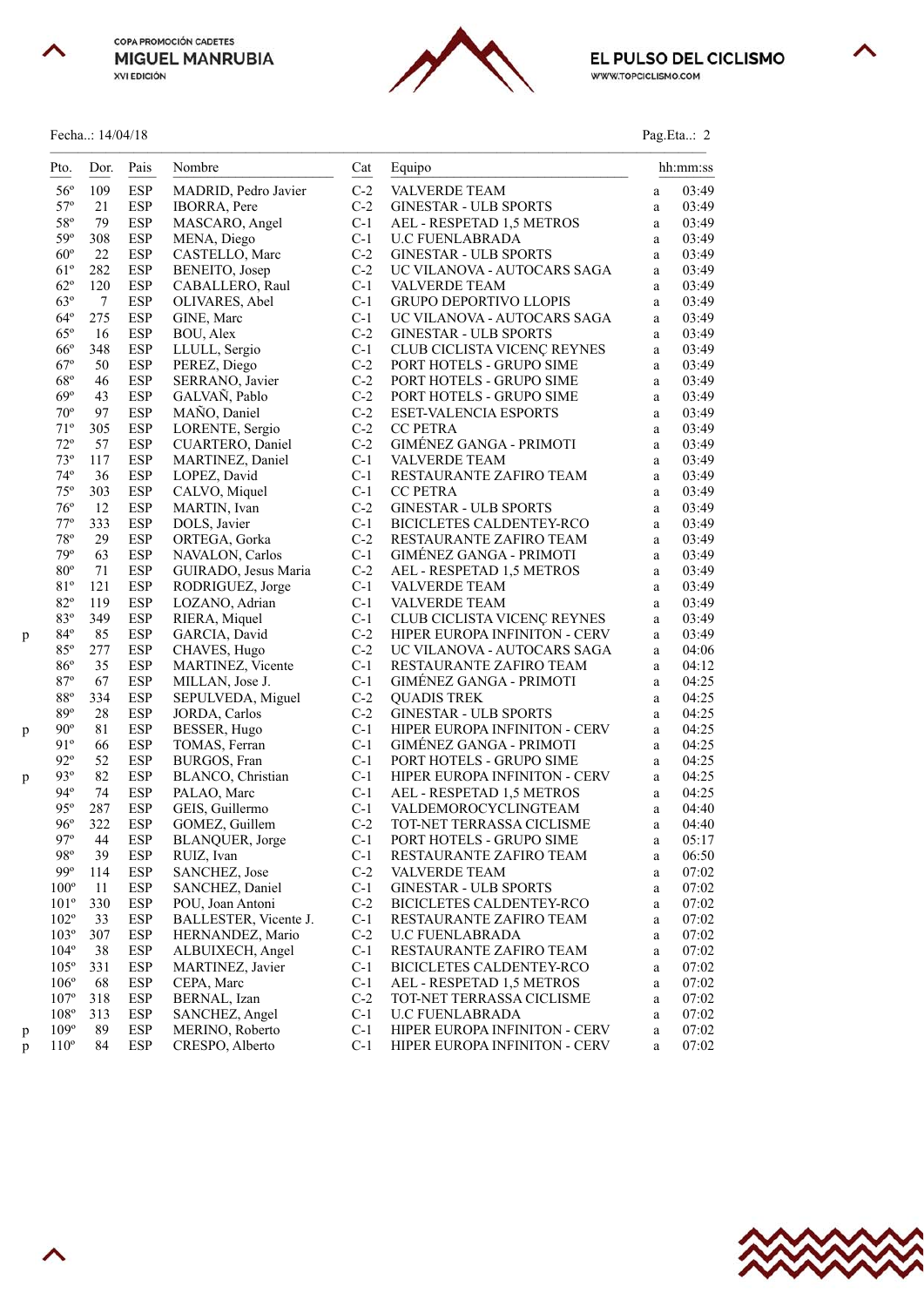





#### Fecha..: 14/04/18 Pag.Eta..: 3

| Pto. | Dor. Pais |  | Nombre                               | Cat | Equipo                       | hh:mm:ss |       |
|------|-----------|--|--------------------------------------|-----|------------------------------|----------|-------|
|      |           |  | $111^{\circ}$ 306 ESP MOYA, Andres   |     | C-1 U.C FUENLABRADA          | a        | 07:02 |
|      |           |  | $112^{\circ}$ 4 ESP JOVER, Jorge     |     | C-2 GRUPO DEPORTIVO LLOPIS   | a        | 07:02 |
|      |           |  | $113^{\circ}$ 53 ESP VAYA, Andreu    |     | C-1 PORT HOTELS - GRUPO SIME | a        | 07:14 |
|      |           |  | 114° 20 ESP OLIVER, Borja            |     | C-1 GINESTAR - ULB SPORTS    | a        | 07:14 |
|      |           |  | 115° 37 ESP ZARAGOZA, Vicent         |     | C-1 RESTAURANTE ZAFIRO TEAM  | a        | 07:38 |
|      |           |  | $116^{\circ}$ 310 ESP ORTEGA, Victor |     | C-2 U.C FUENLABRADA          | a        | 10:13 |

## **REGULARIDAD DE LA ETAPA**

| $1^{\circ}$     | 17  | AYUSO, Juan               | <b>ESP</b> | <b>GINESTAR - ULB SPORTS</b>   | $25-Pun$  |
|-----------------|-----|---------------------------|------------|--------------------------------|-----------|
| $2^{\circ}$     | 60  | GRAU, Javier              | <b>ESP</b> | <b>GIMÉNEZ GANGA - PRIMOTI</b> | $20-Pun$  |
| $3^{\circ}$     | 296 | GOMEZ, Juan Miguel        | <b>ESP</b> | VALDEMOROCYCLINGTEAM           | $16$ -Pun |
| $4^{\circ}$     | 13  | CONSTANTINO, Jordi        | <b>ESP</b> | <b>GINESTAR - ULB SPORTS</b>   | $14-Pun$  |
| $5^{\circ}$     | 294 | <b>BARRIGUETE, Mateo</b>  | ESP        | VALDEMOROCYCLINGTEAM           | $12-Pun$  |
| $6^{\circ}$     | 55  | CABEDO, Marc              | <b>ESP</b> | <b>GIMÉNEZ GANGA - PRIMOTI</b> | $10-Pun$  |
| $7^\circ$       | 62  | MONTORO, Gerard           | <b>ESP</b> | <b>GIMÉNEZ GANGA - PRIMOTI</b> | $9-Pun$   |
| $8^{\circ}$     | 49  | <b>GRANENKAMP, Vicent</b> | <b>NED</b> | PORT HOTELS - GRUPO SIME       | 8-Pun     |
| 9°              | 73  | MURLA, Andreu             | <b>ESP</b> | AEL - RESPETAD 1.5 METROS      | 7-Pun     |
| 10 <sup>o</sup> | 19  | REQUENA, Adrian           | <b>ESP</b> | <b>GINESTAR - ULB SPORTS</b>   | 6-Pun     |
| 11 <sup>o</sup> | 31  | TORRELA, Alvaro           | <b>ESP</b> | RESTAURANTE ZAFIRO TEAM        | 5-Pun     |
| $12^{\circ}$    | 34  | <b>SALES, Marc</b>        | <b>ESP</b> | <b>RESTAURANTE ZAFIRO TEAM</b> | 4-Pun     |
| 13 <sup>°</sup> | 41  | GARCIA, Oscar             | <b>ESP</b> | RESTAURANTE ZAFIRO TEAM        | $3-Pun$   |
| $14^{\circ}$    | 299 | TERRASSA, Marc            | <b>ESP</b> | <b>CC PETRA</b>                | $2-Pun$   |
| $15^\circ$      |     | BENEIT, Pedro             | <b>ESP</b> | <b>GRUPO DEPORTIVO LLOPIS</b>  | 1-Pun     |

### **MONTAÑA DE LA ETAPA**

#### **-ALTO MUSEO DEL AZULEJO ONDA -Km.: 9,40 3ª-Cat**

|  | 1° 298 JIMENEZ, Daniel                                   | ESP VALDEMOROCYCLINGTEAM   | 3-Pun |
|--|----------------------------------------------------------|----------------------------|-------|
|  | $2^{\circ}$ 1 BENEIT. Pedro                              | ESP GRUPO DEPORTIVO LLOPIS | 2-Pun |
|  | $3^{\circ}$ 17 AYUSO, Juan                               | ESP GINESTAR - ULB SPORTS  | 1-Pun |
|  |                                                          |                            |       |
|  | -ALTO DE AÍN -Km.: $23,50$ $3^a$ -Cat                    |                            |       |
|  | $10 \quad 17 \quad \text{AVHICA}$ $\lim_{\lambda \to 0}$ | ECD CIMECTAD III D CDODTC  | 2.5   |

|  | 1 <sup>°</sup> 17 AYUSO, Juan     | ESP GINESTAR - ULB SPORTS             | $3-Pun$ |
|--|-----------------------------------|---------------------------------------|---------|
|  | 2° 284 GILABERT, Arnau            | ESP UC VILANOVA - AUTOCARS SAGA 2-Pun |         |
|  | 3 <sup>°</sup> 299 TERRASSA, Marc | ESP CC PETRA                          | 1-Pun   |

#### **METAS VOLANTES DE LA ETAPA**

|             | -TALES -Km.: 13,00                         |      |                                   |         |
|-------------|--------------------------------------------|------|-----------------------------------|---------|
| $1^{\circ}$ | 83 CONESA, Joan                            | ESP  | HIPER EUROPA INFINITON - CERV     | 3-Pun   |
|             | 2 <sup>°</sup> 2 CAZORLA, Antonio Davi ESP |      | GRUPO DEPORTIVO LLOPIS            | $2-Pun$ |
|             | 3 <sup>°</sup> 23 DEL, Mateo               | ESP  | <b>GINESTAR - ULB SPORTS</b>      | 1-Pun   |
|             | $-ARTANA$ $-Km.: 36,00$                    |      |                                   |         |
|             | $1^{\circ}$ 17 AYUSO, Juan                 | ESP. | <b>GINESTAR - ULB SPORTS</b>      | $3-Pun$ |
|             | 2º 284 GILABERT, Arnau                     | ESP  | UC VILANOVA - AUTOCARS SAGA 2-Pun |         |
|             | 3° 73 MURLA, Andreu                        |      | ESP AEL - RESPETAD 1.5 METROS     | 1-Pun   |



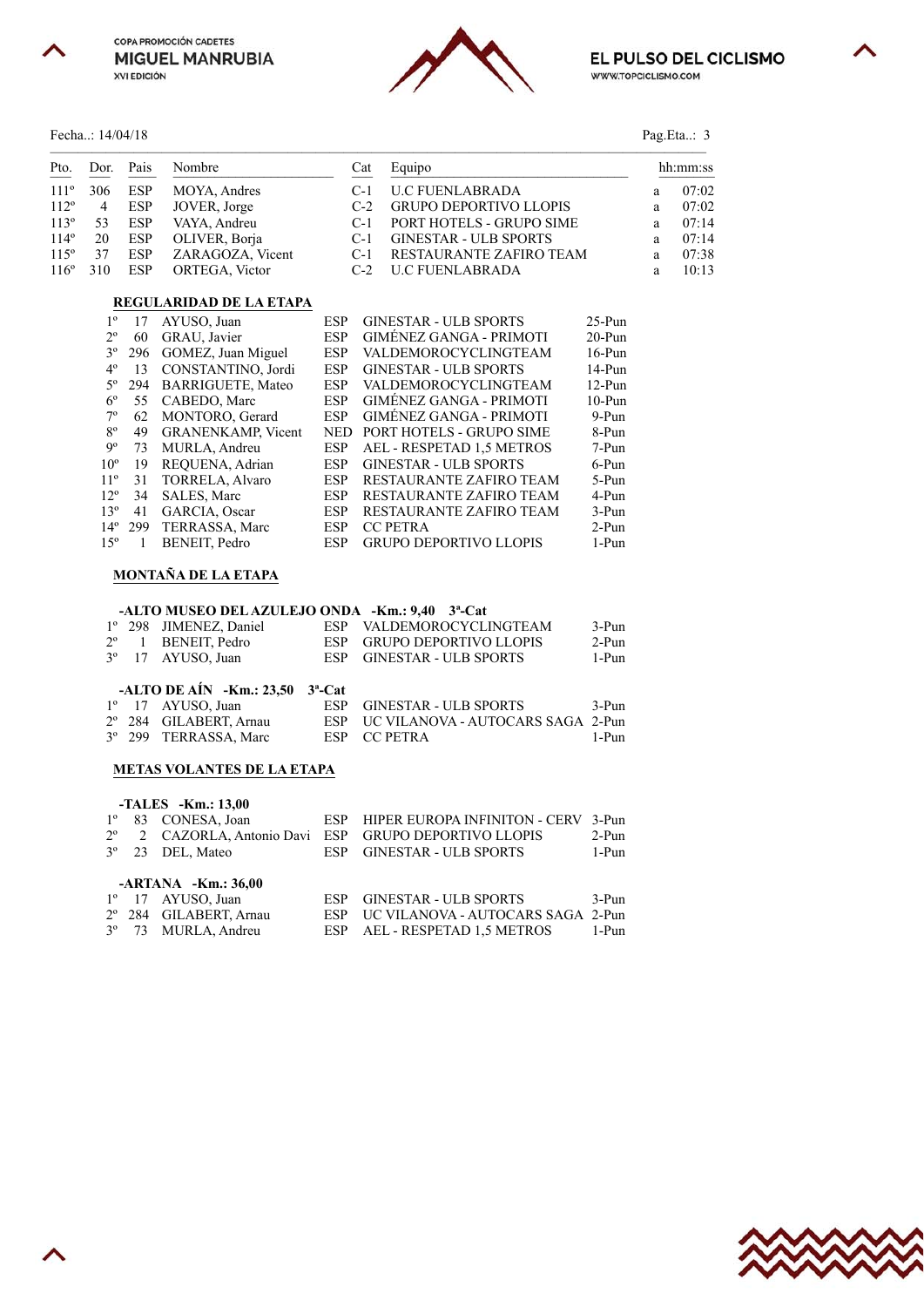╲





# **EQUIPOS DE LA ETAPA**

| $1^{\circ}$     | <b>GINESTAR - ULB SPORTS</b>         | GUL        | 03:06:26 |   |       |
|-----------------|--------------------------------------|------------|----------|---|-------|
| $2^{\circ}$     | GIMÉNEZ GANGA - PRIMOTI              | <b>GIM</b> | 03:07:12 | a | 46    |
| 3 <sup>o</sup>  | VALDEMOROCYCLINGTEAM                 | VAL        | 03:07:12 | a | 46    |
| $4^{\circ}$     | RESTAURANTE ZAFIRO TEAM              | ZAF        | 03:07:12 | a | 46    |
| $5^{\circ}$     | <b>GRUPO DEPORTIVO LLOPIS</b>        | GDL        | 03:08:09 | a | 01:43 |
| $6^{\circ}$     | UC VILANOVA - AUTOCARS SAGA          | VIL        | 03:08:09 | a | 01:43 |
| $7^\circ$       | AEL - RESPETAD 1,5 METROS            | <b>AEL</b> | 03:08:09 | a | 01:43 |
| $8^{\circ}$     | <b>OUADIS TREK</b>                   | <b>OUA</b> | 03:08:09 | a | 01:43 |
| 9°              | <b>VALVERDE TEAM</b>                 | VAL        | 03:08:09 | a | 01:43 |
| 10 <sup>o</sup> | <b>TOT-NET TERRASSA CICLISME</b>     | <b>TOT</b> | 03:09:06 | a | 02:40 |
| 11 <sup>°</sup> | PORT HOTELS - GRUPO SIME             | <b>POR</b> | 03:11:12 | a | 04:46 |
| $12^{\circ}$    | <b>HIPER EUROPA INFINITON - CERV</b> | HIP        | 03:11:12 | a | 04:46 |
| 13 <sup>°</sup> | <b>ESET-VALENCIA ESPORTS</b>         | <b>ESE</b> | 03:12:09 | a | 05:43 |
| 14 <sup>°</sup> | <b>CC PETRA</b>                      | <b>PET</b> | 03:13:18 | a | 06:52 |
| 15 <sup>o</sup> | CLUB CICLISTA VICENÇ REYNES          | VIR        | 03:13:18 | a | 06:52 |
| $16^{\circ}$    | <b>U.C FUENLABRADA</b>               | <b>FUE</b> | 03:22:47 | a | 16:21 |
| 17 <sup>°</sup> | <b>BICICLETES CALDENTEY-RCO</b>      | BCA        | 03:22:47 | a | 16:21 |
|                 |                                      |            |          |   |       |

----------------------------------------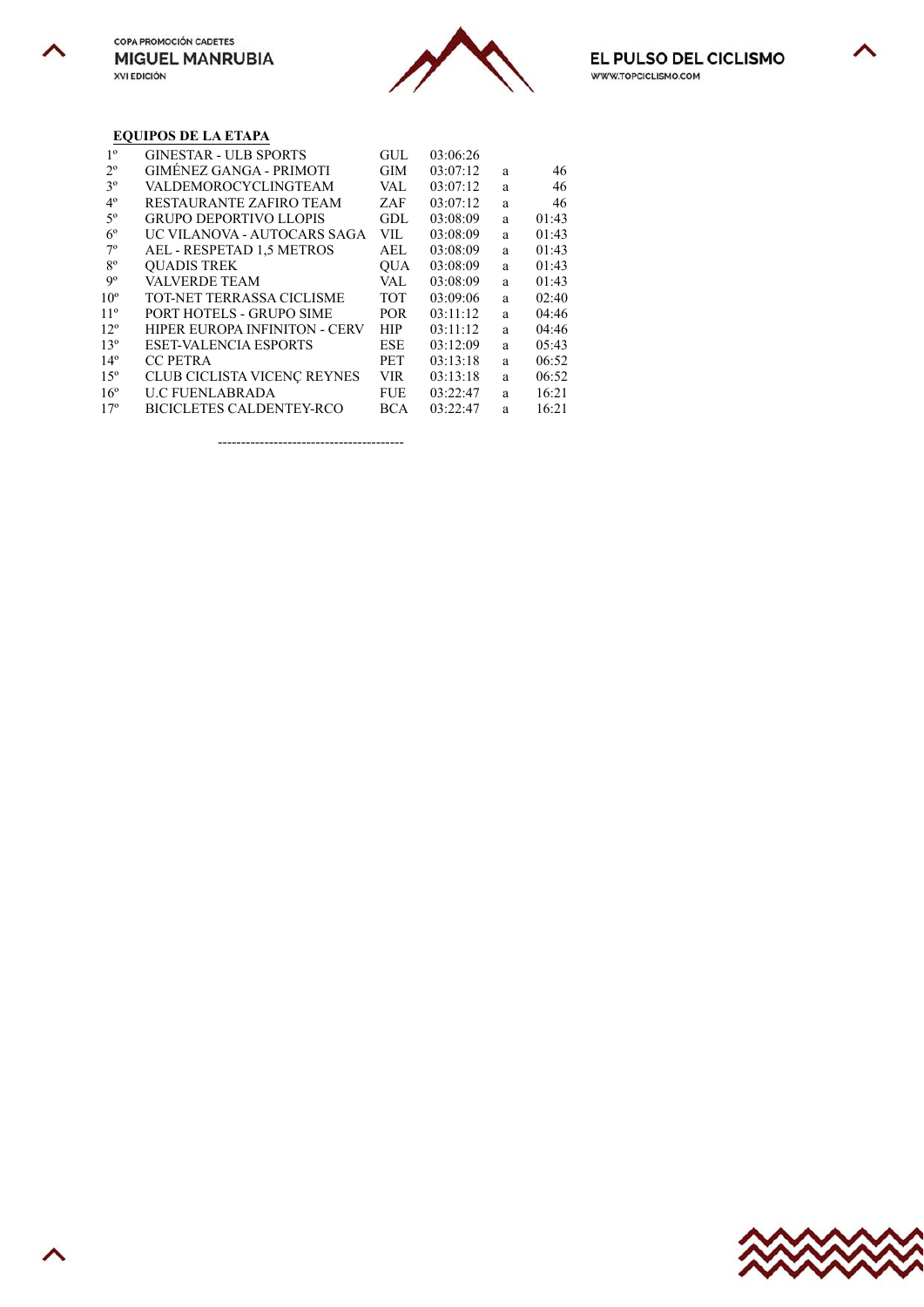



∧

# **VII MEMORIAL JAIME PELEGRÍ XVI COPA PROMOCION CADETES MIGUEL MANRUBIA**

Organiza.: CLUB CICLISTA SEPELACO

GENERAL INDIVIDUAL DESPUES DE LA ETAPA 1ª Fecha..: 14/04/18 Km.: 43,0 Media..: 41,860-K/h Pag.Gral..: 1

|   | Pto.            | Dor.           | Pais       | Nombre                    | Cat   | Equipo                          |              | hh:mm:ss | Ptos           |
|---|-----------------|----------------|------------|---------------------------|-------|---------------------------------|--------------|----------|----------------|
|   | $1^{\circ}$     | 17             | <b>ESP</b> | AYUSO, Juan               | $C-2$ | GINESTAR - ULB SPORTS           |              | 01:01:38 | 1              |
|   | $2^{\circ}$     | 60             | <b>ESP</b> | GRAU, Javier              | $C-2$ | GIMÉNEZ GANGA - PRIMOTI         | a            | 46       | 2              |
|   | $3^{\circ}$     | 296            | <b>ESP</b> | GOMEZ, Juan Miguel        | $C-2$ | VALDEMOROCYCLINGTEAM            | a            | 46       | $\sqrt{3}$     |
|   | $4^{\circ}$     | 13             | <b>ESP</b> | CONSTANTINO, Jordi        | $C-2$ | <b>GINESTAR - ULB SPORTS</b>    | a            | 46       | $\overline{4}$ |
|   | $5^{\circ}$     | 294            | <b>ESP</b> | <b>BARRIGUETE, Mateo</b>  | $C-2$ | VALDEMOROCYCLINGTEAM            | a            | 46       | 5              |
|   | $6^{\circ}$     | 55             | <b>ESP</b> | CABEDO, Marc              | $C-2$ | <b>GIMÉNEZ GANGA - PRIMOTI</b>  | $\rm{a}$     | 46       | 6              |
| p | $7^{\circ}$     | 62             | <b>ESP</b> |                           | $C-2$ | GIMÉNEZ GANGA - PRIMOTI         |              | 46       | 7              |
|   | $8^{\rm o}$     |                |            | MONTORO, Gerard           |       |                                 | a            |          |                |
|   |                 | 49             | <b>NED</b> | <b>GRANENKAMP, Vicent</b> | $C-2$ | PORT HOTELS - GRUPO SIME        | a            | 46       | $\,$ $\,$      |
| p | $9^{\circ}$     | 73             | <b>ESP</b> | MURLA, Andreu             | $C-2$ | AEL - RESPETAD 1,5 METROS       | a            | 46       | $\overline{9}$ |
|   | $10^{\circ}$    | 19             | <b>ESP</b> | REQUENA, Adrian           | $C-2$ | <b>GINESTAR - ULB SPORTS</b>    | a            | 46       | 10             |
|   | $11^{\rm o}$    | 31             | <b>ESP</b> | TORRELA, Alvaro           | $C-2$ | RESTAURANTE ZAFIRO TEAM         | a            | 46       | 11             |
|   | $12^{\circ}$    | 34             | ESP        | SALES, Marc               | $C-1$ | RESTAURANTE ZAFIRO TEAM         | $\mathbf{a}$ | 46       | 12             |
|   | $13^{\circ}$    | 41             | <b>ESP</b> | GARCIA, Oscar             | $C-1$ | RESTAURANTE ZAFIRO TEAM         | a            | 46       | 13             |
|   | $14^{\circ}$    | 299            | <b>ESP</b> | TERRASSA, Marc            | $C-1$ | <b>CC PETRA</b>                 | a            | 46       | 14             |
|   | $15^{\circ}$    | -1             | <b>ESP</b> | BENEIT, Pedro             | $C-2$ | <b>GRUPO DEPORTIVO LLOPIS</b>   | $\mathbf{a}$ | 46       | 15             |
|   | $16^{\circ}$    | $30\,$         | <b>ESP</b> | MORALES, Adria            | $C-2$ | RESTAURANTE ZAFIRO TEAM         | $\rm{a}$     | 46       | 16             |
|   | $17^{\circ}$    | 32             | <b>ESP</b> | PALOMEQUE, Ivan           | $C-2$ | RESTAURANTE ZAFIRO TEAM         | a            | 46       | 17             |
|   | $18^{\rm o}$    | 284            | <b>ESP</b> | GILABERT, Arnau           | $C-2$ | UC VILANOVA - AUTOCARS SAGA a   |              | 46       | 18             |
|   | 19 <sup>°</sup> | 297            | <b>ESP</b> | MOLINA, Miguel A.         | $C-1$ | VALDEMOROCYCLINGTEAM            | a            | 46       | 19             |
|   | $20^{\circ}$    | 298            | <b>ESP</b> | JIMENEZ, Daniel           | $C-2$ | VALDEMOROCYCLINGTEAM            | a            | 46       | 20             |
|   | $21^{\circ}$    | 326            | <b>ESP</b> | CASADO, Axier             | $C-1$ | TOT-NET TERRASSA CICLISME       | a            | 46       | 21             |
|   | $22^{\circ}$    | 339            | <b>ESP</b> | RIZZONE, Alejandro        | $C-1$ | <b>QUADIS TREK</b>              | a            | 46       | 22             |
|   | $23^{\circ}$    | 107            | ESP        | MARIN, Juan               | $C-2$ | VALVERDE TEAM                   | a            | 46       | 23             |
|   | $24^{\circ}$    | 59             | <b>ESP</b> | GRANERO, Mario            | $C-2$ | GIMÉNEZ GANGA - PRIMOTI         | a            | 46       | 24             |
|   | $25^{\circ}$    | 283            | <b>ESP</b> |                           | $C-2$ | UC VILANOVA - AUTOCARS SAGA a   |              | 46       | 25             |
|   |                 |                |            | FERRER, Adrian            |       |                                 |              |          |                |
|   | $26^{\circ}$    | 350            | <b>ESP</b> | DURAN, Jaume              | $C-1$ | CLUB CICLISTA VICENÇ REYNES a   |              | 46       | 26             |
|   | $27^{\circ}$    | 10             | <b>ESP</b> | VILLAVERDE, Joel          | $C-2$ | <b>GRUPO DEPORTIVO LLOPIS</b>   | a            | 46       | $27\,$         |
|   | $28^{\rm o}$    | 293            | <b>ESP</b> | LUNA, Alejandro           | $C-2$ | VALDEMOROCYCLINGTEAM            | $\mathbf{a}$ | 46       | 28             |
|   | $29^{\circ}$    | 113            | ESP        | GEERLINGS, Sergio         | $C-2$ | <b>VALVERDE TEAM</b>            | a            | 46       | 29             |
|   | $30^{\circ}$    | 76             | <b>ESP</b> | MOYA, Albert              | $C-2$ | AEL - RESPETAD 1,5 METROS       | a            | 46       | 30             |
| p | $31^{\circ}$    | 83             | <b>ESP</b> | CONESA, Joan              | $C-2$ | HIPER EUROPA INFINITON - CERV a |              | 46       | 31             |
|   | $32^{\circ}$    | 336            | <b>ESP</b> | GORDILLO, Abel            | $C-2$ | <b>QUADIS TREK</b>              | a            | 46       | 32             |
|   | $33^{\circ}$    | $\overline{c}$ | ESP        | CAZORLA, Antonio Davi     | $C-2$ | <b>GRUPO DEPORTIVO LLOPIS</b>   | a            | 01:43    | 33             |
|   | $34^\circ$      | 15             | <b>ESP</b> | SOLERA, Miguel            | $C-1$ | <b>GINESTAR - ULB SPORTS</b>    | a            | 01:43    | 34             |
|   | $35^{\circ}$    | 335            | <b>ESP</b> | MARIN, Joan               | $C-2$ | <b>QUADIS TREK</b>              | $\mathbf{a}$ | 01:43    | 35             |
|   | $36^{\circ}$    | 18             | <b>ESP</b> | CASTELLA, Mikel           | $C-2$ | <b>GINESTAR - ULB SPORTS</b>    | a            | 01:43    | 36             |
|   | $37^{\circ}$    | 281            | <b>ESP</b> | PAZOS, Joan               | $C-2$ | UC VILANOVA - AUTOCARS SAGA a   |              | 01:43    | 37             |
|   | $38^{\rm o}$    | 291            | <b>ESP</b> | FERRANDO, Daniel          | $C-2$ | VALDEMOROCYCLINGTEAM            | a            | 01:43    | 38             |
|   | $39^\circ$      | 323            | <b>ESP</b> | ROTA, Oscar               | $C-2$ | TOT-NET TERRASSA CICLISME       | a            | 01:43    | 39             |
|   | $40^{\circ}$    | 95             | <b>ESP</b> | BLASCO, David             | $C-1$ | <b>ESET-VALENCIA ESPORTS</b>    | a            | 01:43    | 40             |
|   | $41^{\circ}$    | 118            | ESP        | LOZANO, Juan              | $C-1$ | <b>VALVERDE TEAM</b>            | a            | 01:43    | 41             |
|   | $42^{\circ}$    | 338            | <b>ESP</b> | DARDER, Sergi             | $C-1$ | <b>QUADIS TREK</b>              | $\rm{a}$     | 01:43    | 42             |
|   | $43^{\circ}$    | 27             | <b>ESP</b> | CAMARENA, Joel            | $C-2$ | <b>GINESTAR - ULB SPORTS</b>    | a            | 01:43    | 43             |
|   | $44^\circ$      |                |            |                           |       |                                 |              |          |                |
|   |                 | 78             | IRL        | MURPHY, Joshua            | $C-1$ | AEL - RESPETAD 1,5 METROS       | a            | 01:43    | 44             |
|   | $45^\circ$      | 45             | <b>ESP</b> | GUARDEÑO, Jaume           | $C-1$ | PORT HOTELS - GRUPO SIME        | $\rm{a}$     | 01:43    | 45             |
|   | $46^{\circ}$    | 321            | ESP        | CALERO, Samuel            | $C-2$ | TOT-NET TERRASSA CICLISME       | a            | 01:43    | 46             |
|   | $47^\circ$      | 116            | ESP        | SANCHEZ, Jose             | $C-1$ | VALVERDE TEAM                   | a            | 01:43    | 47             |
|   | $48^{\circ}$    | 101            | <b>ESP</b> | SANZ, Jose                | $C-1$ | ESET-VALENCIA ESPORTS           | $\rm{a}$     | 01:43    | 48             |
|   | $49^\circ$      | 54             | <b>ESP</b> | BONILLO, Iker             | $C-1$ | GIMÉNEZ GANGA - PRIMOTI         | $\rm{a}$     | 01:43    | 49             |
| p | $50^{\circ}$    | 80             | <b>ESP</b> | BASSI, Marc               | $C-1$ | HIPER EUROPA INFINITON - CERV a |              | 01:43    | 50             |
|   | $51^{\circ}$    | 320            | <b>ESP</b> | SALAS, Eloi               | $C-2$ | TOT-NET TERRASSA CICLISME       | a            | 01:43    | 51             |
|   | $52^{\circ}$    | 40             | <b>ESP</b> | SOLBESRUIZ, Xavier        | $C-1$ | RESTAURANTE ZAFIRO TEAM         | a            | 02:16    | 52             |
|   | $53^\circ$      | 61             | <b>ESP</b> | GUZMAN, Miguel            | $C-1$ | GIMÉNEZ GANGA - PRIMOTI         | a            | 02:17    | 53             |
|   | $54^\circ$      | 23             | ESP        | DEL, Mateo                | $C-2$ | <b>GINESTAR - ULB SPORTS</b>    | a            | 03:49    | 54             |
|   | $55^{\circ}$    | 14             | <b>ESP</b> | GREGORIO, Ivan            | $C-1$ | <b>GINESTAR - ULB SPORTS</b>    | a            | 03:49    | 55             |
|   |                 |                |            |                           |       |                                 |              |          |                |

—————————————————————————————————————————————————

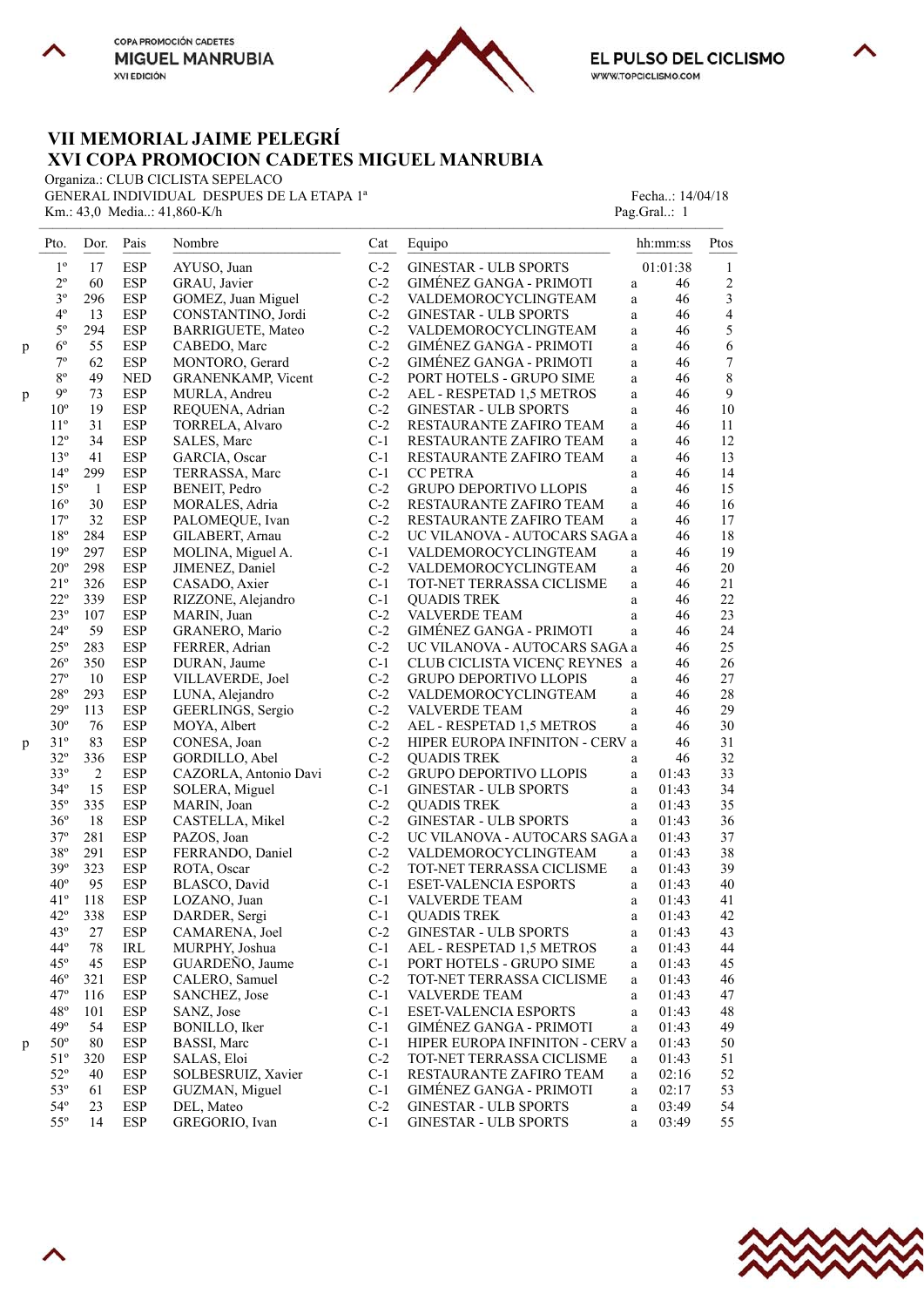



Fecha..: 14/04/18 Pag.Gral..: 2



| ag Gral. |  |
|----------|--|
|          |  |
|          |  |

|   | Pto.                         | Dor.      | Pais                     | Nombre                                      | Cat            | Equipo                                              |               | hh:mm:ss       | Ptos         |
|---|------------------------------|-----------|--------------------------|---------------------------------------------|----------------|-----------------------------------------------------|---------------|----------------|--------------|
|   | $56^{\circ}$                 | 109       | <b>ESP</b>               | MADRID, Pedro Javier                        | $C-2$          | VALVERDE TEAM                                       | a             | 03:49          | 56           |
|   | $57^{\circ}$                 | 21        | <b>ESP</b>               | <b>IBORRA, Pere</b>                         | $C-2$          | <b>GINESTAR - ULB SPORTS</b>                        | a             | 03:49          | 57           |
|   | $58^{\rm o}$                 | 79        | <b>ESP</b>               | MASCARO, Angel                              | $C-1$          | AEL - RESPETAD 1,5 METROS                           | a             | 03:49          | 58           |
|   | 59°                          | 308       | <b>ESP</b>               | MENA, Diego                                 | $C-1$          | <b>U.C FUENLABRADA</b>                              | a             | 03:49          | 59           |
|   | $60^{\circ}$                 | 22        | <b>ESP</b>               | CASTELLO, Marc                              | $C-2$          | <b>GINESTAR - ULB SPORTS</b>                        | a             | 03:49          | 60           |
|   | $61^{\circ}$                 | 282       | <b>ESP</b>               | BENEITO, Josep                              | $C-2$          | UC VILANOVA - AUTOCARS SAGA a                       |               | 03:49          | 61           |
|   | $62^{\circ}$                 | 120       | <b>ESP</b>               | CABALLERO, Raul                             | $C-1$          | <b>VALVERDE TEAM</b>                                | a             | 03:49          | 62           |
|   | $63^\circ$                   | $\tau$    | <b>ESP</b>               | OLIVARES, Abel                              | $C-1$          | GRUPO DEPORTIVO LLOPIS                              | a             | 03:49          | 63           |
|   | $64^{\circ}$                 | 275       | <b>ESP</b>               | GINE, Marc                                  | $C-1$          | UC VILANOVA - AUTOCARS SAGA a                       |               | 03:49          | 64           |
|   | $65^{\circ}$                 | 16        | <b>ESP</b>               | BOU, Alex                                   | $C-2$          | <b>GINESTAR - ULB SPORTS</b>                        | a             | 03:49          | 65           |
|   | $66^{\circ}$                 | 348       | <b>ESP</b>               | LLULL, Sergio                               | $C-1$          | CLUB CICLISTA VICENÇ REYNES a                       |               | 03:49          | 66           |
|   | $67^\circ$                   | 50        | <b>ESP</b>               | PEREZ, Diego                                | $C-2$          | PORT HOTELS - GRUPO SIME                            | a             | 03:49          | 67           |
|   | $68^{\circ}$                 | 46        | <b>ESP</b>               | SERRANO, Javier                             | $C-2$          | PORT HOTELS - GRUPO SIME                            | a             | 03:49          | 68           |
|   | $69^\circ$                   | 43        | <b>ESP</b>               | GALVAÑ, Pablo                               | $C-2$          | PORT HOTELS - GRUPO SIME                            | a             | 03:49          | 69           |
|   | $70^{\circ}$                 | 97        | <b>ESP</b>               | MAÑO, Daniel                                | $C-2$          | <b>ESET-VALENCIA ESPORTS</b>                        | a             | 03:49          | $70\,$       |
|   | $71^{\circ}$<br>$72^{\circ}$ | 305       | <b>ESP</b>               | LORENTE, Sergio                             | $C-2$<br>$C-2$ | <b>CC PETRA</b><br><b>GIMÉNEZ GANGA - PRIMOTI</b>   | a             | 03:49          | $71\,$<br>72 |
|   | $73^{\circ}$                 | 57<br>117 | <b>ESP</b><br><b>ESP</b> | <b>CUARTERO, Daniel</b><br>MARTINEZ, Daniel | $C-1$          | <b>VALVERDE TEAM</b>                                | a<br>$\rm{a}$ | 03:49<br>03:49 | 73           |
|   | $74^{\circ}$                 | 36        | <b>ESP</b>               | LOPEZ, David                                | $C-1$          | RESTAURANTE ZAFIRO TEAM                             | a             | 03:49          | 74           |
|   | $75^{\circ}$                 | 303       | <b>ESP</b>               | CALVO, Miquel                               | $C-1$          | <b>CC PETRA</b>                                     | a             | 03:49          | 75           |
|   | $76^{\circ}$                 | 12        | <b>ESP</b>               | MARTIN, Ivan                                | $C-2$          | <b>GINESTAR - ULB SPORTS</b>                        | a             | 03:49          | 76           |
|   | $77^{\circ}$                 | 333       | <b>ESP</b>               | DOLS, Javier                                | $C-1$          | BICICLETES CALDENTEY-RCO                            | a             | 03:49          | $77 \,$      |
|   | $78^{\circ}$                 | 29        | <b>ESP</b>               | ORTEGA, Gorka                               | $C-2$          | RESTAURANTE ZAFIRO TEAM                             | a             | 03:49          | 78           |
|   | 79°                          | 63        | <b>ESP</b>               | NAVALON, Carlos                             | $C-1$          | GIMÉNEZ GANGA - PRIMOTI                             | a             | 03:49          | 79           |
|   | $80^{\circ}$                 | 71        | <b>ESP</b>               | GUIRADO, Jesus Maria                        | $C-2$          | AEL - RESPETAD 1,5 METROS                           | a             | 03:49          | 80           |
|   | 81°                          | 121       | <b>ESP</b>               | RODRIGUEZ, Jorge                            | $C-1$          | <b>VALVERDE TEAM</b>                                | a             | 03:49          | 81           |
|   | $82^{\circ}$                 | 119       | <b>ESP</b>               | LOZANO, Adrian                              | $C-1$          | VALVERDE TEAM                                       | a             | 03:49          | 82           |
|   | 83°                          | 349       | <b>ESP</b>               | RIERA, Miquel                               | $C-1$          | CLUB CICLISTA VICENÇ REYNES a                       |               | 03:49          | 83           |
| p | $84^{\circ}$                 | 85        | <b>ESP</b>               | GARCIA, David                               | $C-2$          | HIPER EUROPA INFINITON - CERV a                     |               | 03:49          | 84           |
|   | $85^\circ$                   | 277       | <b>ESP</b>               | CHAVES, Hugo                                | $C-2$          | UC VILANOVA - AUTOCARS SAGA a                       |               | 04:06          | 85           |
|   | $86^{\circ}$                 | 35        | <b>ESP</b>               | <b>MARTINEZ, Vicente</b>                    | $C-1$          | RESTAURANTE ZAFIRO TEAM                             | $\mathbf{a}$  | 04:12          | 86           |
|   | 87°                          | 67        | <b>ESP</b>               | MILLAN, Jose J.                             | $C-1$          | GIMÉNEZ GANGA - PRIMOTI                             | a             | 04:25          | 87           |
|   | $88^{\circ}$                 | 334       | <b>ESP</b>               | SEPULVEDA, Miguel                           | $C-2$          | <b>QUADIS TREK</b>                                  | a             | 04:25          | 88           |
|   | 89°                          | 28        | <b>ESP</b>               | JORDA, Carlos                               | $C-2$          | <b>GINESTAR - ULB SPORTS</b>                        | $\mathbf{a}$  | 04:25          | 89           |
| p | $90^{\circ}$                 | 81        | <b>ESP</b>               | BESSER, Hugo                                | $C-1$          | HIPER EUROPA INFINITON - CERV a                     |               | 04:25          | 90           |
|   | 91°                          | 66        | <b>ESP</b>               | TOMAS, Ferran                               | $C-1$          | GIMÉNEZ GANGA - PRIMOTI                             | a             | 04:25          | 91           |
|   | $92^{\circ}$                 | 52        | <b>ESP</b>               | BURGOS, Fran                                | $C-1$          | PORT HOTELS - GRUPO SIME                            | a             | 04:25          | 92           |
| p | $93^\circ$                   | 82        | <b>ESP</b>               | BLANCO, Christian                           | $C-1$          | HIPER EUROPA INFINITON - CERV a                     |               | 04:25          | 93           |
|   | $94^\circ$                   | 74        | <b>ESP</b>               | PALAO, Marc                                 | $C-1$          | AEL - RESPETAD 1,5 METROS                           | a             | 04:25          | 94           |
|   | $95^\circ$                   | 287       | <b>ESP</b>               | GEIS, Guillermo                             | $C-1$          | VALDEMOROCYCLINGTEAM                                | a             | 04:40          | 95           |
|   | $96^{\circ}$<br>$97^{\rm o}$ | 322       | <b>ESP</b>               | GOMEZ, Guillem                              | $C-2$          | TOT-NET TERRASSA CICLISME                           | a             | 04:40          | 96           |
|   | 98°                          | 44<br>39  | <b>ESP</b><br><b>ESP</b> | BLANQUER, Jorge                             | $C-1$<br>$C-1$ | PORT HOTELS - GRUPO SIME<br>RESTAURANTE ZAFIRO TEAM | a             | 05:17<br>06:50 | 97<br>98     |
|   | 99°                          | 114       | ESP                      | RUIZ, Ivan<br>SANCHEZ, Jose                 | $C-2$          | VALVERDE TEAM                                       | a             | 07:02          | 99           |
|   | $100^{\circ}$                | 11        | <b>ESP</b>               | SANCHEZ, Daniel                             | $C-1$          | <b>GINESTAR - ULB SPORTS</b>                        | a<br>$\rm{a}$ | 07:02          | 100          |
|   | $101^{\circ}$                | 330       | <b>ESP</b>               | POU, Joan Antoni                            | $C-2$          | <b>BICICLETES CALDENTEY-RCO</b>                     | a             | 07:02          | 101          |
|   | $102^{\circ}$                | 33        | ESP                      | BALLESTER, Vicente J.                       | $C-1$          | RESTAURANTE ZAFIRO TEAM                             | a             | 07:02          | 102          |
|   | $103^{\circ}$                | 307       | <b>ESP</b>               | HERNANDEZ, Mario                            | $C-2$          | <b>U.C FUENLABRADA</b>                              | a             | 07:02          | 103          |
|   | $104^\circ$                  | 38        | <b>ESP</b>               | ALBUIXECH, Angel                            | $C-1$          | RESTAURANTE ZAFIRO TEAM                             | a             | 07:02          | 104          |
|   | $105^{\circ}$                | 331       | <b>ESP</b>               | MARTINEZ, Javier                            | $C-1$          | BICICLETES CALDENTEY-RCO                            | a             | 07:02          | 105          |
|   | $106^{\circ}$                | 68        | ESP                      | CEPA, Marc                                  | $C-1$          | AEL - RESPETAD 1,5 METROS                           | $\rm{a}$      | 07:02          | 106          |
|   | $107^{\circ}$                | 318       | ESP                      | BERNAL, Izan                                | $C-2$          | TOT-NET TERRASSA CICLISME                           | a             | 07:02          | 107          |
|   | 108°                         | 313       | <b>ESP</b>               | SANCHEZ, Angel                              | $C-1$          | <b>U.C FUENLABRADA</b>                              | a             | 07:02          | 108          |
| p | $109^\circ$                  | 89        | ESP                      | MERINO, Roberto                             | $C-1$          | HIPER EUROPA INFINITON - CERV a                     |               | 07:02          | 109          |
| p | $110^{\circ}$                | 84        | <b>ESP</b>               | CRESPO, Alberto                             | $C-1$          | HIPER EUROPA INFINITON - CERV a                     |               | 07:02          | 110          |

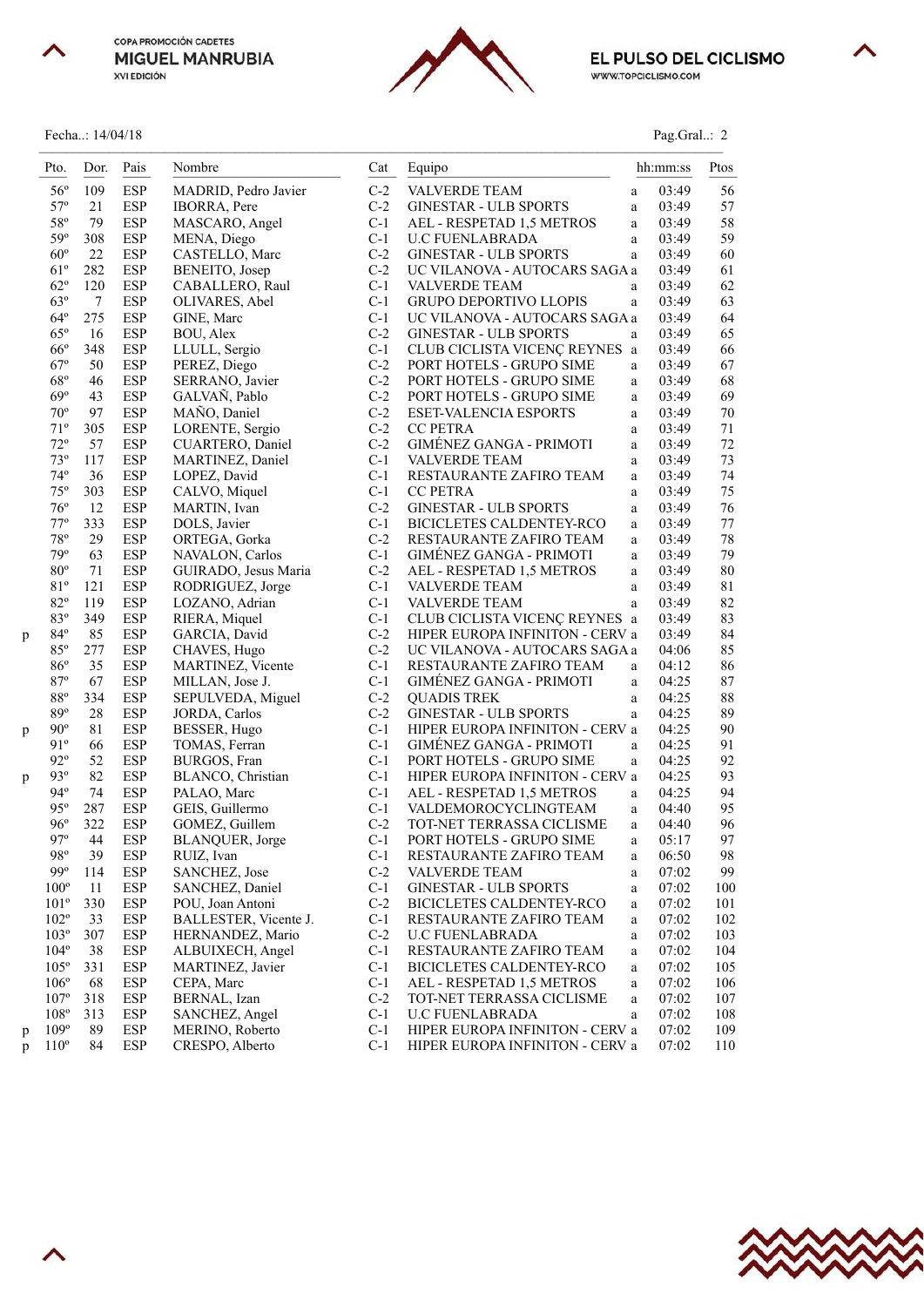





# Fecha..: 14/04/18 Pag.Gral..: 3

| Pto.          | Dor.           | Pais             | Nombre                              |            | Cat             | Equipo                         |              |                  | hh:mm:ss | Ptos |
|---------------|----------------|------------------|-------------------------------------|------------|-----------------|--------------------------------|--------------|------------------|----------|------|
| $111^{\circ}$ | 306            | ESP              | MOYA, Andres                        |            | $C-1$           | <b>U.C FUENLABRADA</b>         |              | $\rm{a}$         | 07:02    | 111  |
| $112^{\rm o}$ | $\overline{4}$ | <b>ESP</b>       | JOVER, Jorge                        |            | $C-2$           | <b>GRUPO DEPORTIVO LLOPIS</b>  |              | a                | 07:02    | 112  |
| $113^{\circ}$ | 53             | <b>ESP</b>       | VAYA, Andreu                        |            | $C-1$           | PORT HOTELS - GRUPO SIME       |              | a                | 07:14    | 113  |
| $114^{\circ}$ | 20             | <b>ESP</b>       | OLIVER, Borja                       |            | $C-1$           | <b>GINESTAR - ULB SPORTS</b>   |              | $\mathbf{a}$     | 07:14    | 114  |
| $115^\circ$   | 37             | ESP              | ZARAGOZA, Vicent                    |            | $C-1$           | RESTAURANTE ZAFIRO TEAM        |              | a                | 07:38    | 115  |
| $116^\circ$   | 310            | <b>ESP</b>       | ORTEGA, Victor                      |            | $C-2$           | <b>U.C FUENLABRADA</b>         |              | a                | 10:13    | 116  |
|               |                |                  | <b>GENERAL REGULARIDAD/VERDE-</b>   |            |                 |                                |              |                  |          |      |
|               | $1^{\circ}$    | 17               | AYUSO, Juan                         | <b>ESP</b> |                 | <b>GINESTAR - ULB SPORTS</b>   |              | $25-Pun$         |          |      |
|               | $2^{\circ}$    | 60               | GRAU, Javier                        | <b>ESP</b> |                 | GIMÉNEZ GANGA - PRIMOTI        |              | $20-Pun$         |          |      |
|               | $3^{\circ}$    | 296              | GOMEZ, Juan Miguel                  | <b>ESP</b> |                 | VALDEMOROCYCLINGTEAM           |              | $16-Pun$         |          |      |
|               | $4^{\circ}$    | 13               | CONSTANTINO, Jordi                  | <b>ESP</b> |                 | <b>GINESTAR - ULB SPORTS</b>   |              | 14-Pun           |          |      |
|               | $5^{\circ}$    | 294              | <b>BARRIGUETE, Mateo</b>            | <b>ESP</b> |                 | VALDEMOROCYCLINGTEAM           |              | $12-Pun$         |          |      |
|               | $6^{\circ}$    | 55               | CABEDO, Marc                        | <b>ESP</b> |                 | <b>GIMENEZ GANGA - PRIMOTI</b> |              | $10-Pun$         |          |      |
|               | $7^{\rm o}$    | 62               | MONTORO, Gerard                     | <b>ESP</b> |                 | <b>GIMÉNEZ GANGA - PRIMOTI</b> |              | 9-Pun            |          |      |
|               | $8^{\circ}$    | 49               | <b>GRANENKAMP, Vicent</b>           | <b>NED</b> |                 | PORT HOTELS - GRUPO SIME       |              | 8-Pun            |          |      |
|               | 90             | 73               | MURLA, Andreu                       | <b>ESP</b> |                 | AEL - RESPETAD 1,5 METROS      |              | 7-Pun            |          |      |
|               | $10^{\circ}$   | 19               | REQUENA, Adrian                     | <b>ESP</b> |                 | <b>GINESTAR - ULB SPORTS</b>   |              | 6-Pun            |          |      |
|               | $11^{\circ}$   | 31               | TORRELA, Alvaro                     | <b>ESP</b> |                 | RESTAURANTE ZAFIRO TEAM        |              | 5-Pun            |          |      |
|               | $12^{\circ}$   | 34               | SALES, Marc                         | <b>ESP</b> |                 | RESTAURANTE ZAFIRO TEAM        |              | 4-Pun            |          |      |
|               | $13^{\circ}$   |                  | 41 GARCIA, Oscar                    | <b>ESP</b> |                 | RESTAURANTE ZAFIRO TEAM        |              | 3-Pun            |          |      |
|               |                | $14^{\circ}$ 299 | TERRASSA, Marc                      | <b>ESP</b> | <b>CC PETRA</b> |                                |              | 2-Pun            |          |      |
|               | $15^{\circ}$   | $\mathbf{1}$     | BENEIT, Pedro                       | <b>ESP</b> |                 | GRUPO DEPORTIVO LLOPIS         |              | 1-Pun            |          |      |
|               |                |                  | <b>GENERAL MONTAÑA/ROJO-</b>        |            |                 |                                |              |                  |          |      |
|               | $1^{\circ}$    | 17               | AYUSO, Juan                         | <b>ESP</b> |                 | <b>GINESTAR - ULB SPORTS</b>   |              | 4-Pun            |          |      |
|               | $2^{\circ}$    | 298              | JIMENEZ, Daniel                     | <b>ESP</b> |                 | VALDEMOROCYCLINGTEAM           |              | 3-Pun            |          |      |
|               | 3 <sup>o</sup> | $\mathbf{1}$     | BENEIT, Pedro                       | <b>ESP</b> |                 | <b>GRUPO DEPORTIVO LLOPIS</b>  |              | $2-Pun$          |          |      |
|               | $4^{\circ}$    |                  | 284 GILABERT, Arnau                 | <b>ESP</b> |                 | UC VILANOVA - AUTOCARS SA      |              | $2-Pun$          |          |      |
|               | 5°             |                  | 299 TERRASSA, Marc                  | <b>ESP</b> | <b>CC PETRA</b> |                                |              | $1-Pun$          |          |      |
|               |                |                  | <b>GENERAL METAS VOLANTES/AZUL-</b> |            |                 |                                |              |                  |          |      |
|               | $1^{\circ}$    | 17               | AYUSO, Juan                         | <b>ESP</b> |                 | <b>GINESTAR - ULB SPORTS</b>   |              | 3-Pun            |          |      |
|               | $2^{\circ}$    | 83               | CONESA, Joan                        | <b>ESP</b> |                 | HIPER EUROPA INFINITON -       |              | 3-Pun            |          |      |
|               | $3^{\circ}$    |                  | 284 GILABERT, Arnau                 | <b>ESP</b> |                 | UC VILANOVA - AUTOCARS SA      |              | $2-Pun$          |          |      |
|               | $4^{\circ}$    | 2                | CAZORLA, Antonio Davi               | <b>ESP</b> |                 | <b>GRUPO DEPORTIVO LLOPIS</b>  |              | $2-Pun$          |          |      |
|               | $5^{\circ}$    | 73               | MURLA, Andreu                       | <b>ESP</b> |                 | AEL - RESPETAD 1,5 METROS      |              | 1-Pun            |          |      |
|               | $6^{\circ}$    | 23               | DEL, Mateo                          | <b>ESP</b> |                 | <b>GINESTAR - ULB SPORTS</b>   |              | 1-Pun            |          |      |
|               |                |                  | <b>GENERAL PRIMER AÑO/BLANCO-</b>   |            |                 |                                |              |                  |          |      |
|               | $1^{\circ}$    | 34               | SALES, Marc                         | <b>ESP</b> |                 | RESTAURANTE ZAFIRO TEAM        | 01:02:24     |                  |          |      |
|               | $2^{\circ}$    | 41               | GARCIA, Oscar                       | <b>ESP</b> |                 | RESTAURANTE ZAFIRO TEAM        | $\mathbf{a}$ | $\boldsymbol{0}$ |          |      |
|               | $3^{\circ}$    |                  | 299 TERRASSA, Marc                  | <b>ESP</b> | <b>CC PETRA</b> |                                | a            | 0                |          |      |
|               | $4^{\circ}$    |                  | 297 MOLINA, Miguel A.               | <b>ESP</b> |                 | VALDEMOROCYCLINGTEAM           | $\rm{a}$     | $\boldsymbol{0}$ |          |      |
|               | $5^{\circ}$    |                  | 326 CASADO, Axier                   | <b>ESP</b> |                 | TOT-NET TERRASSA CICLISME      | $\rm{a}$     | $\boldsymbol{0}$ |          |      |
|               | $6^{\circ}$    |                  | 339 RIZZONE, Alejandro              | <b>ESP</b> |                 | <b>QUADIS TREK</b>             | $\rm{a}$     | $\boldsymbol{0}$ |          |      |
|               | $7^{\circ}$    |                  | 350 DURAN, Jaume                    | <b>ESP</b> |                 | CLUB CICLISTA VICENÇ REYN      | $\rm{a}$     | $\boldsymbol{0}$ |          |      |
|               | $8^{\circ}$    | 15               | SOLERA, Miguel                      | <b>ESP</b> |                 | <b>GINESTAR - ULB SPORTS</b>   | a            | 57               |          |      |



ᄉ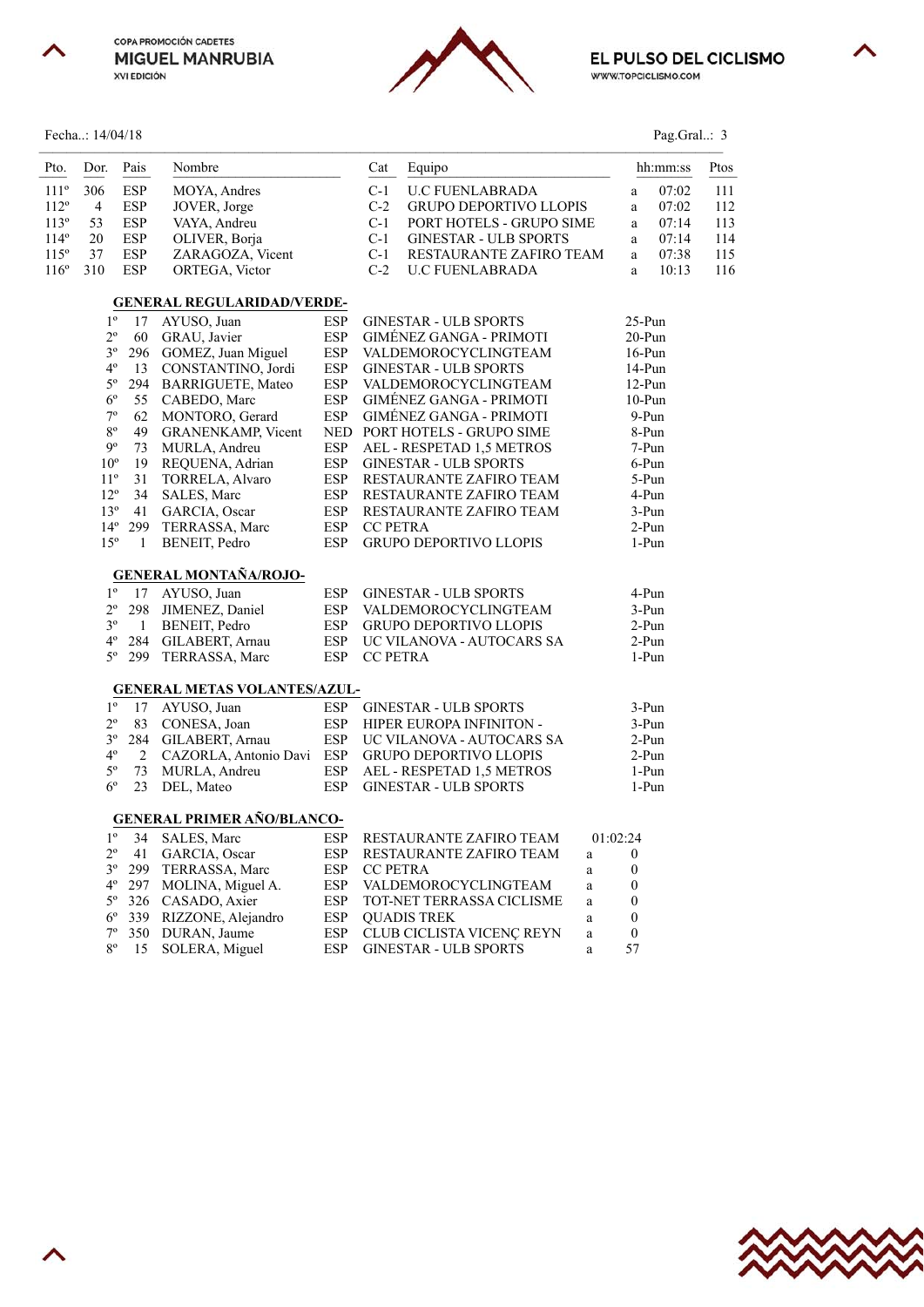





## **GENERAL PROVINCIALES/NARANJA-**

|                |    | OERERAL I ROTH CIALLE CARACTERI     |            |            |            |                                |              |              |              |
|----------------|----|-------------------------------------|------------|------------|------------|--------------------------------|--------------|--------------|--------------|
| $1^{\circ}$    | 55 | CABEDO, Marc                        | <b>ESP</b> |            |            | <b>GIMÉNEZ GANGA - PRIMOTI</b> |              |              | 01:02:24     |
| $2^{\circ}$    | 73 | MURLA, Andreu                       | <b>ESP</b> |            |            | AEL - RESPETAD 1,5 METROS      |              | $\rm{a}$     | $\mathbf{0}$ |
| $3^{\circ}$    | 83 | CONESA, Joan                        | ESP        |            |            | HIPER EUROPA INFINITON -       |              | a            | $\mathbf{0}$ |
| $4^{\circ}$    | 80 | BASSI, Marc                         | <b>ESP</b> |            |            | HIPER EUROPA INFINITON -       |              | a            | 57           |
| $5^{\circ}$    | 85 | GARCIA, David                       | <b>ESP</b> |            |            | HIPER EUROPA INFINITON -       |              | a            | 03:03        |
| $6^{\circ}$    | 81 | BESSER, Hugo                        | ESP        |            |            | HIPER EUROPA INFINITON -       |              | a            | 03:39        |
| 7°             | 82 | BLANCO, Christian                   | ESP        |            |            | HIPER EUROPA INFINITON -       |              | $\mathbf{a}$ | 03:39        |
| $8^{\circ}$    | 89 | MERINO, Roberto                     | <b>ESP</b> |            |            | HIPER EUROPA INFINITON -       |              | a            | 06:16        |
|                |    | <b>GENERAL EQUIPOS</b>              |            |            |            |                                |              |              |              |
| $1^{\circ}$    |    | <b>GINESTAR - ULB SPORTS</b>        |            | <b>GUL</b> | <b>ESP</b> | 3:06:26                        |              |              |              |
| $2^{\circ}$    |    | <b>GIMÉNEZ GANGA - PRIMOTI</b>      |            | GIM        | <b>ESP</b> | 3:07:12                        | a            |              | 46           |
| $3^{\circ}$    |    | VALDEMOROCYCLINGTEAM                |            | VAL        | <b>ESP</b> | 3:07:12                        | $\mathbf{a}$ |              | 46           |
| $4^{\circ}$    |    | RESTAURANTE ZAFIRO TEAM             |            | ZAF        | <b>ESP</b> | 3:07:12                        | a            |              | 46           |
| $5^{\circ}$    |    | <b>GRUPO DEPORTIVO LLOPIS</b>       |            | <b>GDL</b> | <b>ESP</b> | 3:08:09                        | $\mathbf{a}$ |              | 01:43        |
| $6^{\circ}$    |    | UC VILANOVA - AUTOCARS SA           |            | VIL        | <b>ESP</b> | 3:08:09                        | $\mathbf{a}$ |              | 01:43        |
| $7^{\circ}$    |    | AEL - RESPETAD 1,5 METROS           |            | AEL        | <b>ESP</b> | 3:08:09                        | a            |              | 01:43        |
| $8^{\circ}$    |    | <b>OUADIS TREK</b>                  |            | <b>OUA</b> | <b>ESP</b> | 3:08:09                        | $\mathbf{a}$ |              | 01:43        |
| 9°             |    | <b>VALVERDE TEAM</b>                |            | VAL        | <b>ESP</b> | 3:08:09                        | a            |              | 01:43        |
| $10^{\circ}$   |    | TOT-NET TERRASSA CICLISME           |            | <b>TOT</b> | <b>ESP</b> | 3:09:06                        | a            |              | 02:40        |
| $11^{\circ}$   |    | PORT HOTELS - GRUPO SIME            |            | <b>POR</b> | <b>ESP</b> | 3:11:12                        | $\mathbf{a}$ |              | 04:46        |
| $12^{\circ}$   |    | <b>HIPER EUROPA INFINITON -</b>     |            | HIP        | <b>ESP</b> | 3:11:12                        | a            |              | 04:46        |
| $13^{\circ}$   |    | <b>ESET-VALENCIA ESPORTS</b>        |            | ESE        | <b>ESP</b> | 3:12:09                        | $\mathbf{a}$ |              | 05:43        |
| $14^{\circ}$   |    | <b>CC PETRA</b>                     |            | PET        | <b>ESP</b> | 3:13:18                        | $\mathbf{a}$ |              | 06:52        |
| $15^{\circ}$   |    | CLUB CICLISTA VICENÇ REYN           |            | <b>VIR</b> | <b>ESP</b> | 3:13:18                        | a            |              | 06:52        |
| $16^{\circ}$   |    | <b>U.C FUENLABRADA</b>              |            | <b>FUE</b> | <b>ESP</b> | 3:22:47                        | $\rm{a}$     |              | 16:21        |
| $17^{\circ}$   |    | <b>BICICLETES CALDENTEY-RCO</b>     |            | <b>BCA</b> | <b>ESP</b> | 3:22:47                        | a            |              | 16:21        |
|                |    | <b>ORDEN DE COCHES</b>              |            |            |            |                                |              |              |              |
| 1 <sup>o</sup> |    | <b>GINESTAR - ULB SPORTS</b>        |            |            | GUL        | <b>ESP</b>                     |              |              |              |
| $2^{\circ}$    |    | <b>GIMÉNEZ GANGA - PRIMOTI</b>      |            |            | GIM        | ESP                            |              |              |              |
| $3^{\circ}$    |    | VALDEMOROCYCLINGTEAM                |            |            | VAL        | <b>ESP</b>                     |              |              |              |
| $4^{\circ}$    |    | PORT HOTELS - GRUPO SIME            |            |            | POR        | <b>ESP</b>                     |              |              |              |
| $5^{\circ}$    |    | AEL - RESPETAD 1,5 METROS           |            |            | AEL        | <b>ESP</b>                     |              |              |              |
| $6^{\circ}$    |    | RESTAURANTE ZAFIRO TEAM             |            |            | ZAF        | <b>ESP</b>                     |              |              |              |
| $7^{\circ}$    |    | <b>CC PETRA</b>                     |            |            | PET        | ESP                            |              |              |              |
| 80             |    | <b>GRUPO DEPORTIVO LLOPIS</b>       |            |            | GDL        | <b>ESP</b>                     |              |              |              |
| 9°             |    | UC VILANOVA - AUTOCARS SA           |            |            | <b>VIL</b> | <b>ESP</b>                     |              |              |              |
| $10^{\circ}$   |    | TOT-NET TERRASSA CICLISME           |            |            | <b>TOT</b> | <b>ESP</b>                     |              |              |              |
| $11^{\circ}$   |    | <b>QUADIS TREK</b>                  |            |            | <b>QUA</b> | <b>ESP</b>                     |              |              |              |
| $12^{\circ}$   |    | <b>VALVERDE TEAM</b>                |            |            | VAL        | <b>ESP</b>                     |              |              |              |
| $13^{\circ}$   |    | CLUB CICLISTA VICENÇ REYN           |            |            | <b>VIR</b> | <b>ESP</b>                     |              |              |              |
| $14^{\circ}$   |    | HIPER EUROPA INFINITON -            |            |            | <b>HIP</b> | <b>ESP</b>                     |              |              |              |
| $15^{\circ}$   |    | <b>ESET-VALENCIA ESPORTS</b>        |            |            | ESE        | <b>ESP</b>                     |              |              |              |
| $16^{\circ}$   |    | <b>U.C FUENLABRADA</b>              |            |            | <b>FUE</b> | ESP                            |              |              |              |
| $17^{\circ}$   |    | <b>BICICLETES CALDENTEY-RCO</b>     |            |            | <b>BCA</b> | <b>ESP</b>                     |              |              |              |
|                |    |                                     |            |            |            |                                |              |              |              |
|                |    | PORTADORES DE MAILLOTS              |            |            |            |                                |              |              |              |
|                |    | Clasificación                       |            |            | Dor.       | Nombre<br>Equ                  |              |              |              |
|                |    | G.INDIVIDUAL/AMARILLO-DIP CASTELLON |            |            | 17<br>GUL  | AYUSO, Juan                    |              |              |              |

| - UTANTHUAUN I                      |  | $D01$ , $L01$ $\alpha$ , $\beta$ |
|-------------------------------------|--|----------------------------------|
| G.INDIVIDUAL/AMARILLO-DIP CASTELLON |  | 17 GUL AYUSO, Juan               |
| G.REGULARIDAD/VERDE-                |  | 60 GIM GRAU, Javier              |
| G.MONTAÑA/ROJO-                     |  | 298 VAL JIMENEZ, Daniel          |
| <b>G.METAS VOLANTES/AZUL-</b>       |  | 83 HIP CONESA, Joan              |
| G.PRIMER AÑO/BLANCO-                |  | 34 ZAF SALES, Marc               |
| G.PROVINCIALES/NARANJA-             |  | 55 GIM CABEDO, Marc              |
|                                     |  |                                  |





 $\curvearrowright$